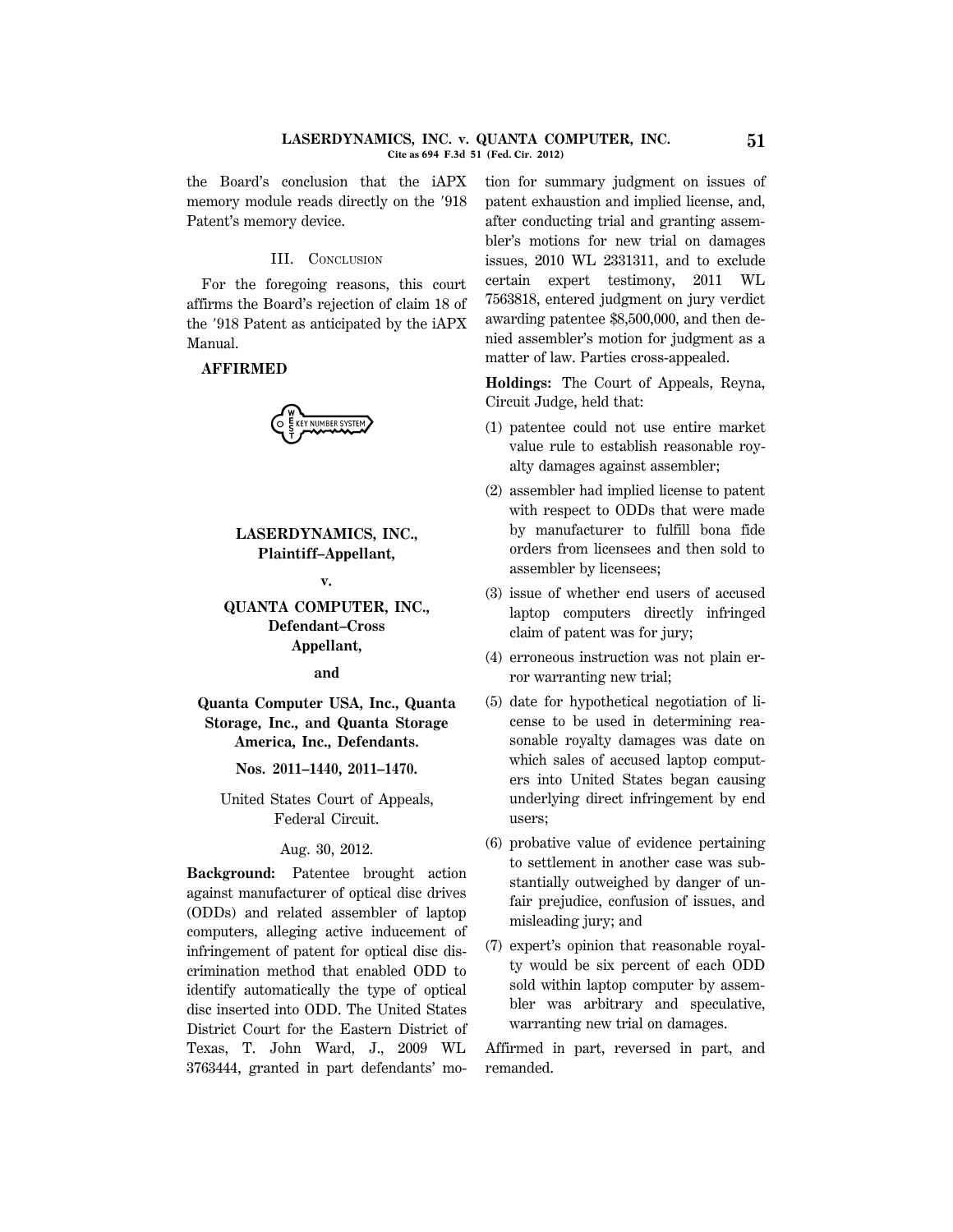## 1. Courts  $\mathfrak{S}(7)$

For issues not unique to patent law, Court of Appeals for the Federal Circuit applies the law of the regional circuit where appeal in patent infringement case would otherwise lie.

# **2. Federal Courts**  $\approx 827$

Under the law of the Fifth Circuit Court of Appeals, grant or denial of a motion for a remittitur or a new trial is reviewed for an abuse of discretion.

## **3. Federal Courts** O**823**

Evidentiary rulings are reviewed for an abuse of discretion under the law of the Fifth Circuit Court of Appeals.

# **4. Federal Courts**  $\approx 776$

Decisions on motions for summary judgment and for judgment as a matter of law are reviewed de novo under the law of the Fifth Circuit Court of Appeals.

# **5. Patents**  $\approx 318(4.1)$

Where small elements of multi-component products are accused of infringement, calculating a royalty on the entire product carries a considerable risk that the patentee will be improperly compensated for non-infringing components of that product, and it is therefore generally required that royalties be based not on the entire product, but instead on the smallest salable patent-practicing unit. 35 U.S.C.A. § 284.

## **6. Patents**  $\text{)}318(4.1)$

If it can be shown that patented feature drives demand for entire multi-component product, patentee may be awarded damages as a percentage of revenues or profits attributable to entire product under ''entire market value rule,'' which is narrow exception to general rule that where small elements of multi-component products are accused of infringement, reasonable royalty damages should be based on smallest salable patent-practicing unit, rather than entire product. 35 U.S.C.A. § 284.

 See publication Words and Phrases for other judicial constructions and definitions.

# **7. Patents**  $\approx 318(4.1)$

''Entire market value rule'' allows for recovery of reasonable royalty damages in patent infringement action based on value of entire apparatus containing several features, where feature patented is the basis for customer demand. 35 U.S.C.A. § 284.

## **8. Damages** O**184**

A damages theory must be based on sound economic and factual predicates.

#### **9. Patents**  $\approx 318(4.5)$

Patentee of patent for optical disc discrimination method that enabled optical disc drive (ODD) to identify automatically the type of optical disc inserted into ODD did not show that patented method drove demand for laptop computers, precluding patentee's use of entire market value rule to establish reasonable royalty damages against laptop assembler for active inducement of infringement; there was no evidence that patented feature alone motivated consumers to buy laptop computers, such that value of entire computer could be attributed to patented feature, and, instead, patentee showed only that consumers would be hesitant to buy computers without patented feature. 35 U.S.C.A. § 284.

## **10. Patents** O**312(2)**

Lack of economic analysis quantitatively supporting expert's one-third apportionment of proposed royalty rate, in action alleging active inducement of infringement of patent for optical disc discrimination method that enabled optical disc drive (ODD) to identify automatically the type of optical disc inserted into ODD, alone justified exclusion of expert's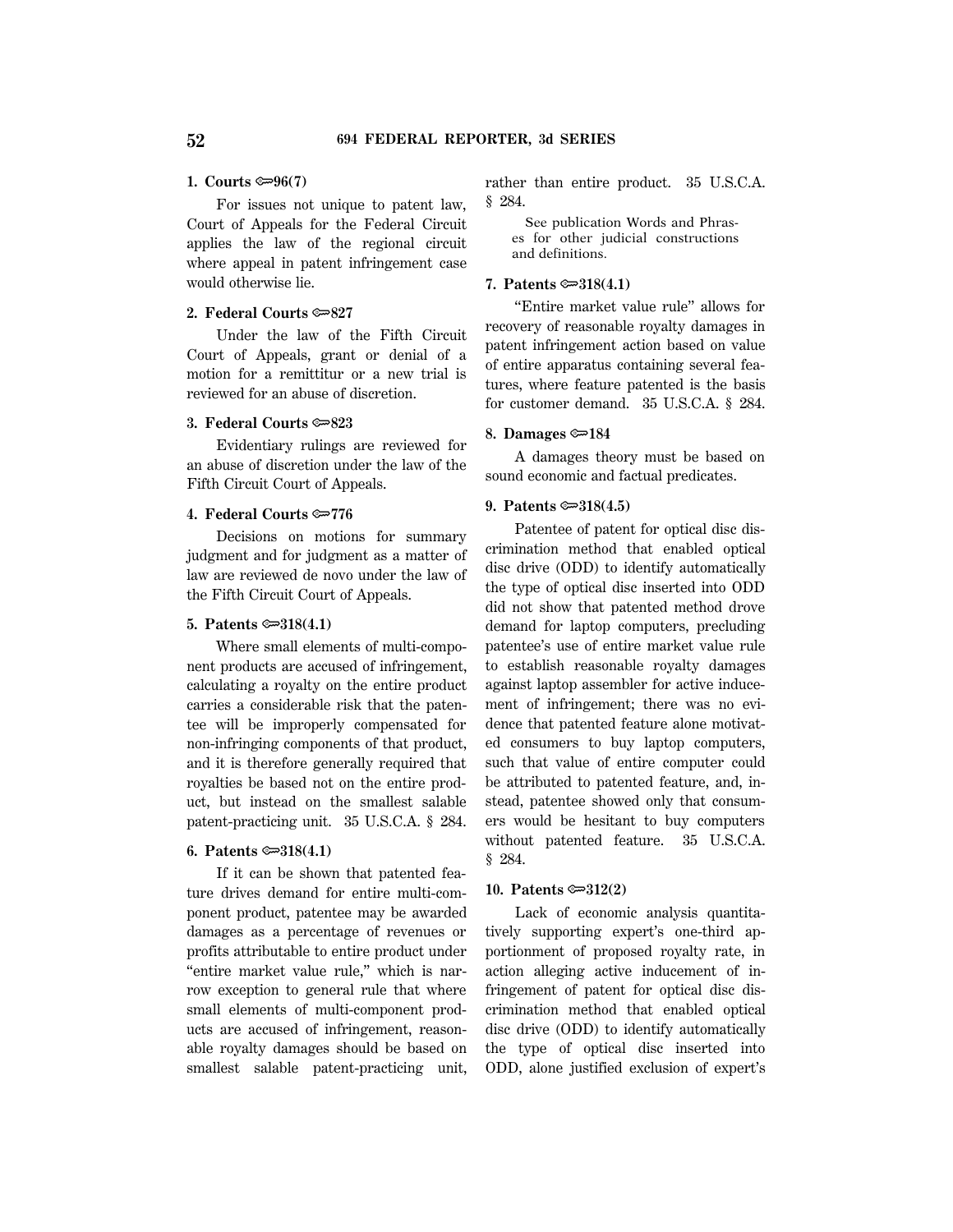#### **LASERDYNAMICS, INC. v. QUANTA COMPUTER, INC. 53 Cite as 694 F.3d 51 (Fed. Cir. 2012)**

opinions at trial; rate appeared to have been plucked out of thin air, based on vague qualitative notions of relative importance of ODD technology to laptop computers assembled and sold by alleged infringer. 35 U.S.C.A. § 284.

## **11. Patents**  $\approx 318(4.5)$

Per-unit running royalty was not the only form of reasonable royalty to which patentee and laptop computer assembler could have agreed, in hypothetical negotiation to license patent for optical disc discrimination method that enabled optical disc drive (ODD) to identify automatically type of optical disc inserted into ODD, and therefore patentee, in its action for alleged active inducement of infringement, was not compelled to base reasonable royalty on price of entire laptop computer pursuant to entire market value rule; patentee's license agreements for lump-sum royalties were not calculated as percentage of any component or product, and assembler's purported lack of internal tracking and accounting of individual components and ''mask price'' purchases did not prevent patentee from obtaining accurate information about ODD values from third parties, industry practices, and the like. 35 U.S.C.A. § 284.

## **12. Patents** O**323.3**

Under the law of the Fifth Circuit Court of Appeals, ostensible waiver by alleged infringer of challenge to patentee's use of entire market value rule to establish reasonable royalty damages, including any challenge to testimony of patentee's expert on such theory, did not preclude district court from exercising its discretion, in infringement action, to consider issue in deciding alleged infringer's post-verdict motion for remittitur or new trial on issue of damages. 35 U.S.C.A. § 284.

## **13. Patents**  $\approx 323.3$

Under the law of the Fifth Circuit Court of Appeals, identifying and correcting its error in permitting patentee's theory of reasonable royalty damages, which relied upon entire market value rule, to go to jury in action for active inducement of infringement of patent for optical disc discrimination method that enabled optical disc drive (ODD) to identify automatically type of optical disc inserted into ODD, by granting alleged infringer's post-trial motion for remittitur or new trial, was not abuse of district court's discretion, even if district court could have deemed waived, and ignored, alleged infringer's arguments regarding entire market value rule. 35 U.S.C.A. § 284.

## **14. Patents <del>©</del>324.5**

Existence vel non of an implied patent license is a question of law that is reviewed de novo.

## **15. Patents** O**210**

Laptop computer assembler had implied license to patent for optical disc discrimination method that enabled optical disc drive (ODD) to identify automatically the type of optical disc inserted into ODD with respect to ODDs that were made by related manufacturer to fulfill bona fide orders from patent licensees and then sold to assembler by those licensees; manufacture of ODDs and their eventual sale to assembler for incorporation into laptop computers, all via licensees and valid exercises of licensees' ''have made'' and ''sell'' rights, were legitimate and separate business transactions that did not expand or circumvent licenses.

#### **16. Patents**  $\approx 314(5)$

Issue of whether, under district court's claim constructions, end users of accused laptop computers directly infringed claim of patent for optical disc discrimination method that enabled optical disc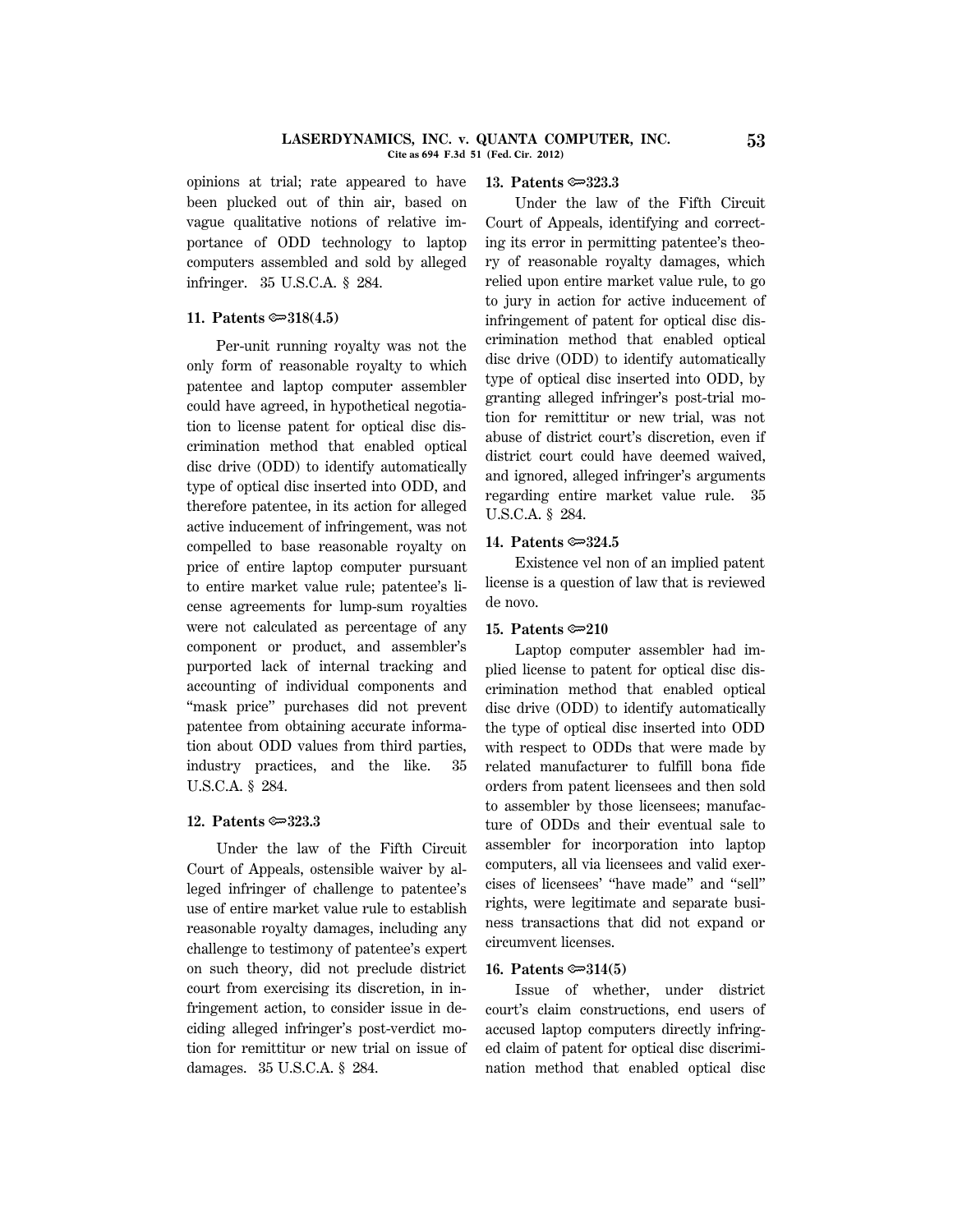drive (ODD) to identify automatically the type of optical disc inserted into ODD was for jury in action against laptop assembler for active inducement of patent infringement.

## **17. Federal Courts**  $\approx 630.1$

Plain error standard of review applied on appeal to challenge to jury instruction to which no objection was raised at trial.

## **18. Federal Courts**  $\approx 611$

Plain error is "clear" or "obvious" and must affect substantial rights, and is reversible only if it seriously affects the fairness, integrity, or public reputation of judicial proceedings.

# **19. Federal Civil Procedure**  $\approx 1951.7$  **Witnesses** O**246(2)**

Although a district court is afforded broad discretion over the manner in which trial is conducted, and may intervene to help expand upon or clarify witness testimony and evidence, such intervention may not come at the cost of strict impartiality.

## **20. Federal Courts**  $\infty$ **906**

In reviewing a claim that the district court appeared partial, Court of Appeals must determine whether the judge's behavior was so prejudicial that it denied defendant a fair, as opposed to a perfect, trial, and, in performing its review, Court of Appeals must consider the district court's actions in light of the entire trial record and consider the totality of the circumstances.

# **21. Patents** O**314(1)**

Potential inconsistency in representations by assembler of laptop computers regarding frequency with which its purchases of optical disc drives (ODDs) for incorporation into computers were made via buy/sell arrangements did not warrant instruction that jury could take into account instruction pointing out potential inconsistency and raising associated questions of credibility in judging credibility of all other positions taken by assembler, in patentee's action alleging assembler's active inducement to infringe patent for optical disc discrimination method that enabled ODD to identify automatically type of optical disc inserted into ODD.

#### **22. Patents** O**323.3**

Instruction in patentee's action alleging active inducement to infringe patent for optical disc discrimination method that enabled optical disc drive (ODD) to identify automatically type of optical disc inserted into ODD, which erroneously allowed jury to take into account potential inconsistency in representations by laptop computer assembler regarding frequency with which its purchases of ODDs for incorporation into computers were made via buy/ sell arrangements in judging credibility of all other positions taken by assembler in case, was not plain error warranting new trial; assembler was given second trial on issue of damages, which cured any prejudice that instruction might have caused in that regard, and instruction, when viewed in context, was not so severe as to prevent assembler from receiving fair trial on liability issue.

#### **23. Patents** O**319(1)**

In general, hypothetical negotiation date to determine reasonable royalty damages in patent infringement action, based on what willing licensor and licensee would bargain for, is the date on which infringement began. 35 U.S.C.A. § 284.

#### **24. Patents** O**289(1), 319(1)**

Six-year limitation on recovery of past damages for patent infringement does not preclude hypothetical negotiation date used to determine reasonable royalty damages, based on what willing licensor and licensee would bargain for, from being date on which infringement began, even if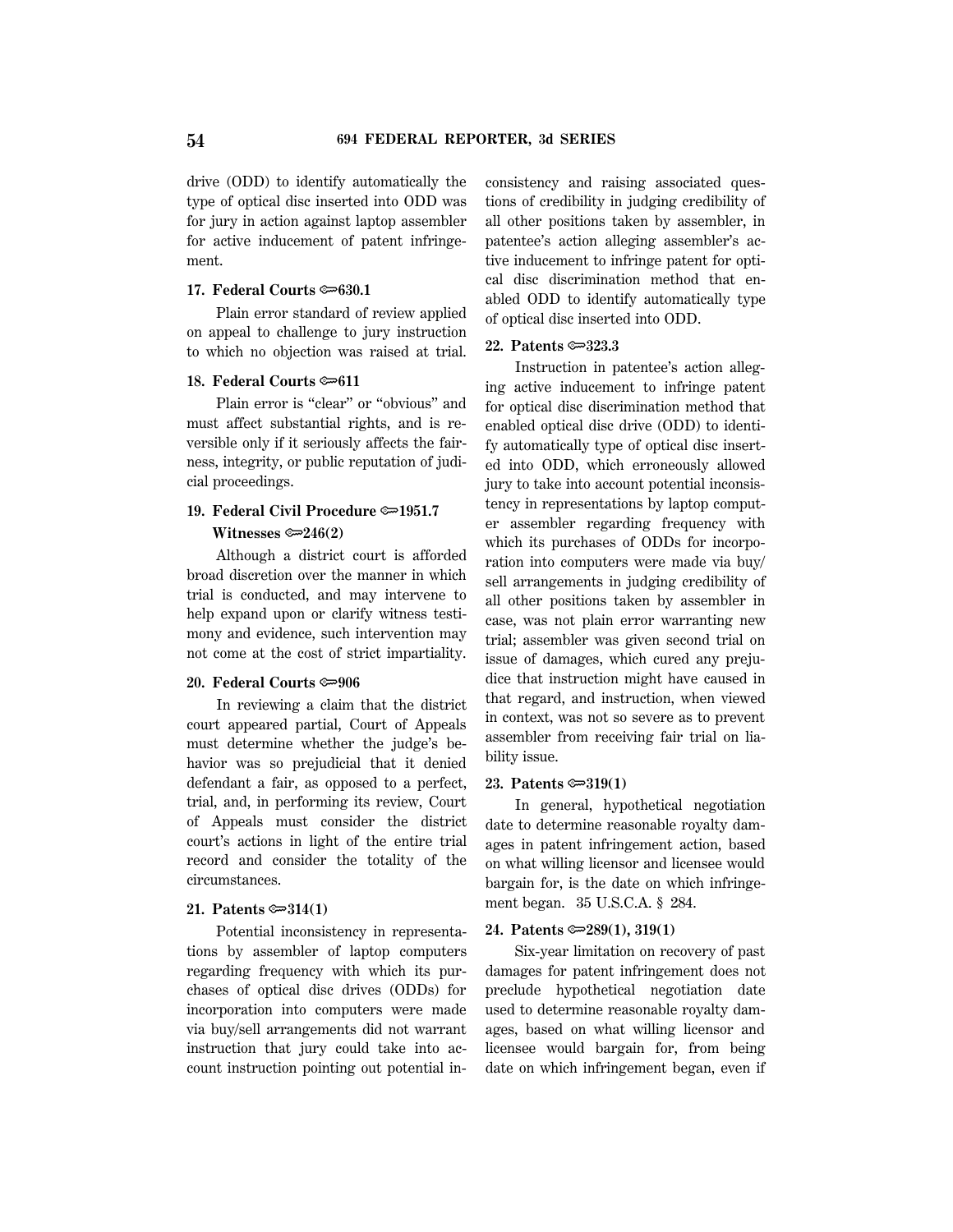damages cannot be collected until some time later. 35 U.S.C.A. §§ 284, 286.

## **25. Patents** O**319(1)**

Failure to mark patented product or prove actual notice of patent pursuant to statute precludes recovery of damages prior to marking or notice date, but does not prevent hypothetical negotiation date used to determine reasonable royalty damages, based on what willing licensor and licensee would bargain for, from being set before marking or notice occurs. 35 U.S.C.A. §§ 284, 287.

# **26. Patents** O**319(1)**

Reasonable royalty determination, for purposes of making damages evaluation in patent infringement action, must relate to the time that infringement occurred, and not be an after-the-fact assessment. 35 U.S.C.A. § 284.

## **27. Patents** O**259(1)**

Although active inducement can ultimately lead to direct infringement of patent, absent direct infringement there is no compensable harm to a patentee. 35 U.S.C.A. § 271(b).

#### **28. Patents** O**319(1)**

In determining reasonable royalty damages in case of alleged active inducement of patent infringement, based on what willing licensor and licensee would bargain for, hypothetical negotiation of license is deemed to take place on date of first direct infringement traceable to alleged infringer's first instance of inducement conduct. 35 U.S.C.A. §§ 271(b), 284.

## **29. Patents** O**319(1)**

Date for hypothetical negotiation of license to be used in determining reasonable royalty damages for active infringement of patent for optical disc discrimination method that enabled optical disc drive (ODD) to identify automatically the type of optical disc inserted into ODD sales by laptop assembler was date on which sales of accused laptop computers into United States began causing underlying direct infringement by end users. 35 U.S.C.A. §§ 271(b), 284.

## **30. Evidence** O**146, 219(3)**

Probative value of evidence of settlement agreement in another infringement action by patentee, into which parties entered on eve of trial, after alleged infringer had been sanctioned repeatedly by court, was substantially outweighed by danger of unfair prejudice, confusion of issues, and misleading jury with respect to issue of reasonable royalty damages in action alleging active inducement of infringement by assembler of laptop computers; settlement appeared to be least reliable license in the record, given disadvantages faced by alleged infringer due to sanctions imposed, lump-sum license fee reached was six times larger than next highest amount paid for license, and, in light of changing landscape in market, settlement entered into three years after hypothetical negotiation date was in many ways not relevant to hypothetical negotiation analysis. 35 U.S.C.A. § 284; Fed.Rules Evid.Rule 408, 28 U.S.C.A.

## **31. Patents** O**312(2)**

Approach taken by patentee's expert was reasonable attempt to value optical disc drives (ODDs) sold by laptop computer assembler based on arms-length transactions, and therefore expert's use of \$41 per ODD value to determine reasonable royalty damages, which was calculated based on sample of approximately 9,000 non-infringing ODDs made by non-party licensee, could not be excluded from trial on *Daubert* grounds, in patentee's action against assembler for active inducement to infringe patent for optical disc discrimination method that enabled ODD to identify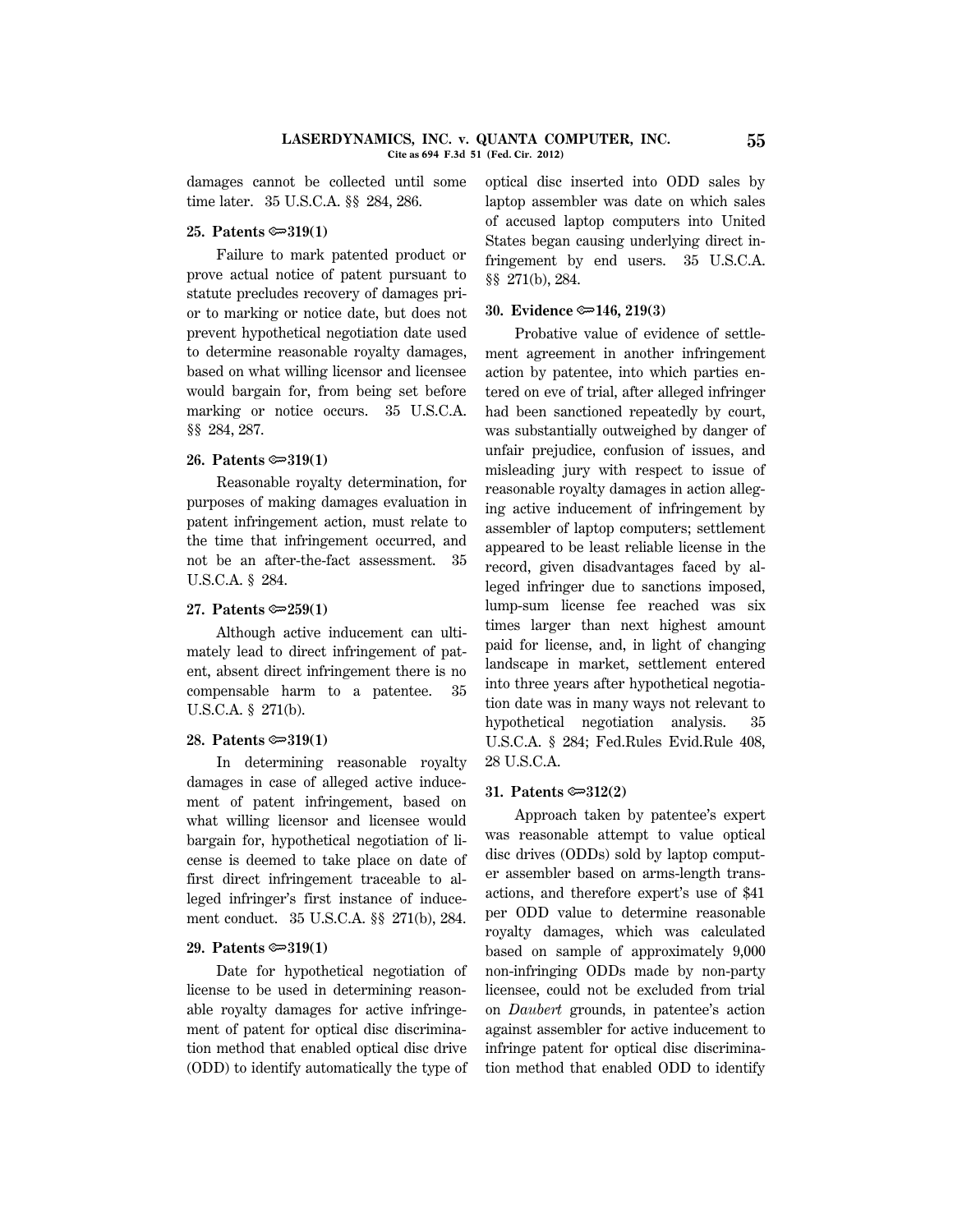automatically the type of optical disc inserted into ODD. 35 U.S.C.A. § 284.

#### **32. Patents** O**323.3**

Opinion of patentee's expert, that reasonable royalty in action against laptop assembler and seller alleging active inducement of infringement of patent for optical disc discrimination method that enabled optical disc drive (ODD) to identify automatically type of optical disc inserted into ODD would be six percent of each ODD sold within laptop computer by assembler-seller, was arbitrary and speculative, and thus warranted new trial on damages; two patent licensing programs and licensing survey upon which expert relied to the exclusion of licenses for patent itself, even though they did not concern patented technology, were not sufficiently comparable to hypothetically negotiated license, and expert's six percent running royalty theory could not be reconciled with actual licensing evidence, which included lump-sum amounts not exceeding \$1,000,000. 35 U.S.C.A. § 284; Fed.Rules Evid.Rule 702, 28 U.S.C.A.

#### **Patents**  $\approx 328(2)$

5,587,981. Infringed in Part.

Matthew C. Gaudet, Duane Morris LLP, of Atlanta, GA, argued for plaintiff-appellant. On the brief were Robert L. Byer, of Pittsburgh, PA, and Gregory M. Luck, of Houston, TX, and Kristina Caggiano, of Washington, DC. Of counsel was Thomas W. Sankey, of Houston, TX.

Terrence Duane Garnett, Goodwin Procter, LLP, of Los Angeles, CA, argued for defendant/cross-appellant. With him on the brief were Vincent K. Yip, and Peter J. Wied.

Before DYK, CLEVENGER, and REYNA, Circuit Judges.

## REYNA, Circuit Judge.

These appeals come before us after two trials in the district court—a first trial resolving the claims of patent infringement and damages, and a second trial ordered by the district court to retry the damages issues. The parties raise various issues relating to the proper legal framework for evaluating reasonable royalty damages in the patent infringement context. Also before us are questions regarding implied license, patent exhaustion, infringement, jury instructions, and the admissibility of a settlement agreement. For reasons explained in detail below, we *affirm-in-part, reverse-in-part,* and *remand.*

## I. BACKGROUND

# A. The Patented Technology and the Optical Disc Drive Industry

LaserDynamics, Inc. ("LaserDynamics") is the owner of U.S. Patent No. 5,587,981 (''the 8981 Patent''), which was issued in 1996. The patent is directed to a method of optical disc discrimination that essentially enables an optical disc drive (''ODD'') to automatically identify the type of optical disc—e.g., a compact disc ("CD") versus a digital video disc (''DVD'')—that is inserted into the ODD. Claim 3, which was asserted at trial, is representative:

3. An optical disk reading method comprising the steps of:

processing an optical signal reflected from encoded pits on an optical disk until total number of data layers and pit configuration standard of the optical disk is identified;

collating the processed optical signal with an optical disk standard data which is stored in a memory; and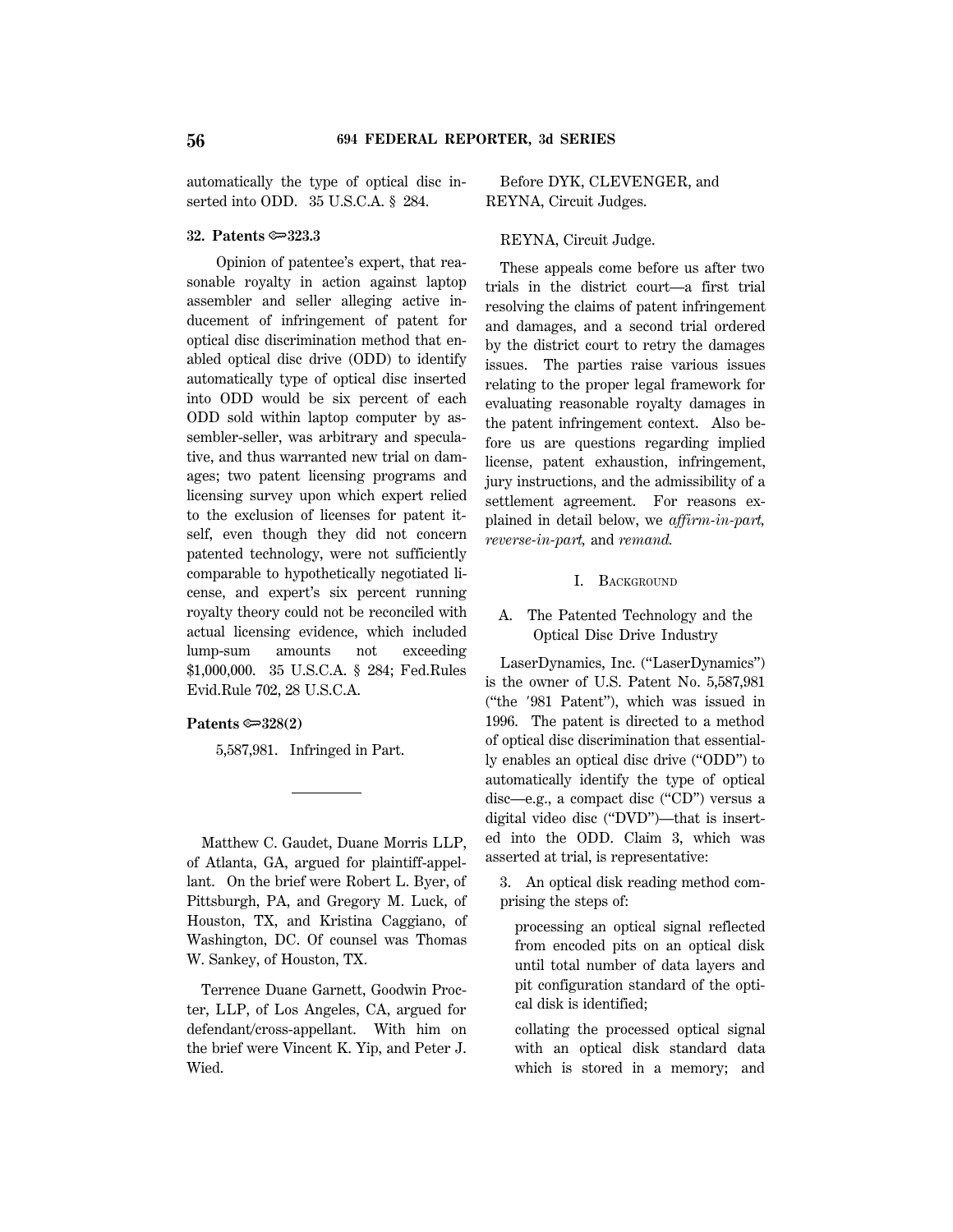#### **LASERDYNAMICS, INC. v. QUANTA COMPUTER, INC. 57 Cite as 694 F.3d 51 (Fed. Cir. 2012)**

settling modulation of servomechanism means dependent upon the optical disk standard data which corresponds with the processed optical signal;

(c) [sic] the servomechanism means including:

a focusing lens servo to modulate position of a focusing lens; and

a tracking servo to modulate movement of a pickup.

This automated process saves the user from having to manually identify the kind of disc being inserted into the ODD before the ODD can begin to read the data on the disc. The patented technology is alleged to be particularly useful in laptop computers where portability, convenience, and efficiency are essential. At least as early as 2006, a laptop computer was not commercially viable unless it included an ODD that could automatically discriminate between optical discs.

Yasuo Kamatani is the sole inventor of the 8981 Patent. In 1998, viewing DVD technology as the next major data and video format, Mr. Kamatani founded LaserDynamics and assigned the '981 Patent to the company. Mr. Kamatani is the sole employee of LaserDynamics, which is exclusively in the business of licensing Mr. Kamatani's patents to ODD and consumer electronics manufacturers.

When LaserDynamics was founded, the DVD market had reached few mainstream consumers, and there was some skepticism among electronics companies as to the likely success of this technology compared with the established VHS format. By

2000, however, DVD sales and the ODD market were sharply rising. By 2003, most homes had DVD players and nearly every computer had an ODD. An ODD having automatic disc discrimination capability quickly became the industry standard for DVD players and computers.**<sup>1</sup>**

# B. LaserDynamics' Licensing History of the '981 Patent

According to LaserDynamics, it was initially difficult to generate interest in licensing the '981 Patent, due to the novelty of the technology and LaserDynamics' limited operating capital and bargaining power. Nevertheless, LaserDynamics entered into sixteen licensing agreements from 1998 to 2001. These licenses were granted to well known electronics and ODD manufacturers such as Sony, Philips, NEC, LG, Toshiba, Hitachi, Yamaha, Sanyo, Sharp, Onkyo, and Pioneer. All of the licenses were nonexclusive licenses granted in exchange for one time lump sum payments ranging from \$57,000 to \$266,000. There is no evidence that these licenses recited the lump sum amounts as representing a running royalty applied over a certain period of time or being calculated as a percentage of revenues or profits. These sixteen licenses were admitted into evidence in the first trial, as explained below.

Several other lump sum licenses were granted by LaserDynamics between 1998 and 2003 to other ODD and electronics manufacturers via more aggressive licensing efforts involving actual or threatened litigation by LaserDynamics. These licenses, in addition to the sixteen licenses

**<sup>1.</sup>** While LaserDynamics contends that all ODDs performing a disc discrimination method are within the scope of the '981 Patent, Quanta Computer, Inc. (''QCI'') disputes that Mr. Kamatani invented the concept of disc discrimination, alleging that ''[t]here are numerous other techniques disclosed in the prior art for determining what type of disc is

inserted in an optical disc drive.'' *QCI Br.* at 10; A648. The validity of the '981 Patent is not before us, and so we do not address whether the scope of the invention as alleged by LaserDynamics is accurate other than to consider QCI's non-infringement contentions below.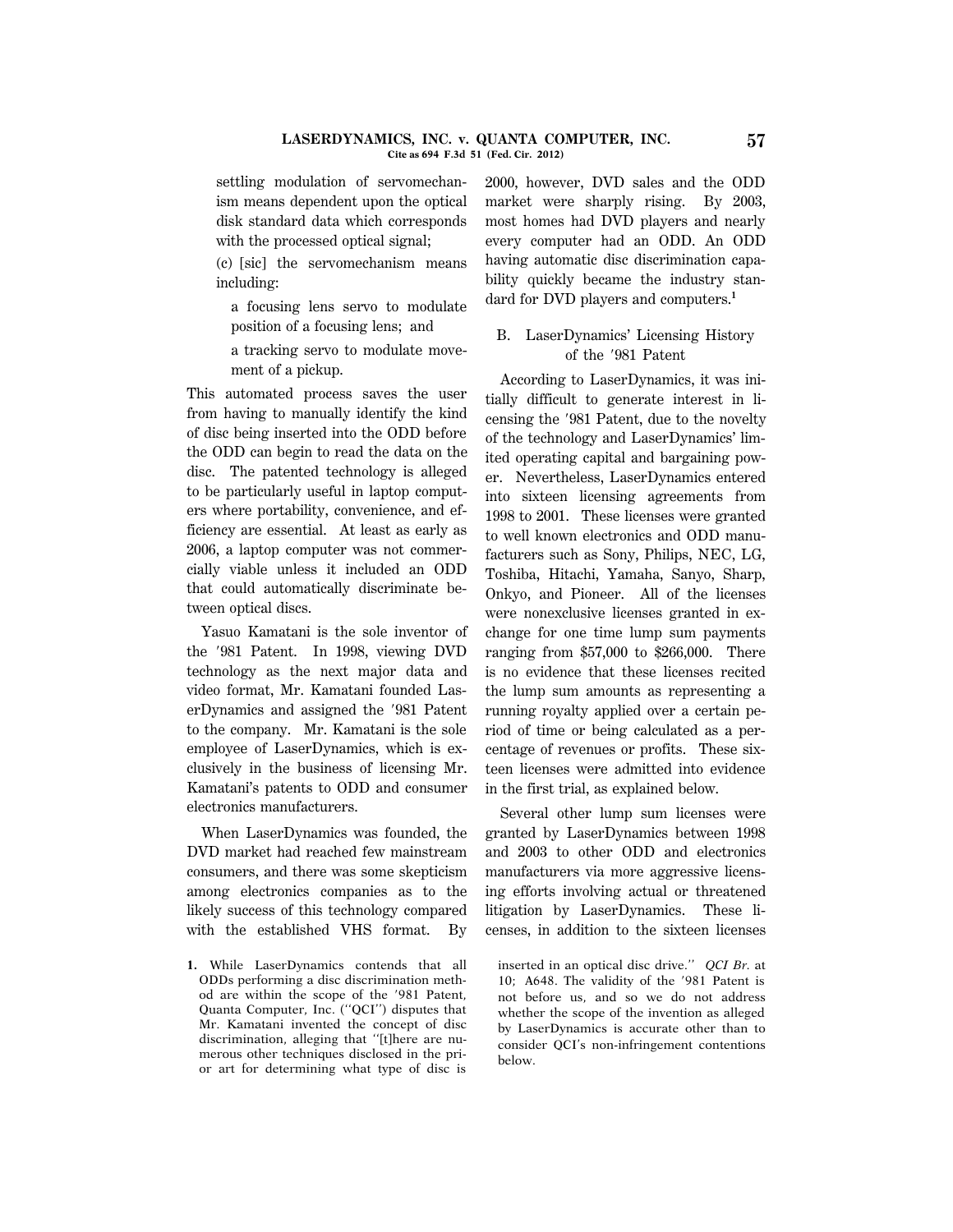from the first trial, were admitted in the second trial.

On February 15, 2006, LaserDynamics (and Mr. Kamatani) entered into a license agreement with BenQ Corporation to settle a two-year long litigation for a lump sum of \$6 million. This settlement agreement was executed within two weeks of the anticipated trial against BenQ. *Kamatani v. BenQ Corp.,* No. 2:03–CV–437 (E.D.Tex. Jan. 20, 2006) (pre-trial conference order indicating trial was expected to begin in the last week of February 2006). By the time of the settlement, BenQ had been repeatedly sanctioned by the district court for discovery misconduct and misrepresentation. The district court had allotted BenQ one-third less time than Mr. Kamatani for *voir dire,* opening statement, and closing argument, had awarded attorneys' fees to Mr. Kamatani for bringing the sanctions motion, had stricken one of BenQ's pleaded defenses, and had sanctioned BenQ \$500,000.00 as an additional punitive and deterrent measure. *Kamatani v. BenQ Corp.,* No. 2:03–CV–437, 2005 WL 2455825, \*6–7, \*14–15, 2005 U.S. Dist. LEXIS 42762, at \*20, \*44–46 (E.D.Tex. Oct. 6, 2005). The district court believed that its harsh sanctions were justified because BenQ's extensive misconduct ''demonstrate[d] a conscious intent to evade the discovery orders of this Court, as well as violate[d] this Court's orders and the rules to an extent previously unknown by this Court.'' *Id.* at \*15, 2005 U.S. Dist. LEXIS 42762 at \*44–45. The BenQ settlement agreement was admitted into evidence in the second trial.

Finally, in 2009 and 2010, LaserDynamics entered into license agreements with ASUSTeK Computer and Orion Electric Co., Ltd., respectively, for lump sum payments of \$1 million or less. These two licenses were admitted into evidence in the second trial.

In total, twenty-nine licenses were entered into evidence in the second damages trial. With the exception of the \$6 million BenQ license, all twenty-nine licenses were for lump sum amounts of \$1 million or less.

# C. Quanta Computer Inc. and Quanta Storage Inc.

Quanta Storage, Inc. (''QSI'') is a manufacturer of ODDs that was incorporated in 1999. QSI is headquartered in Taiwan and is a partially-owned subsidiary of Quanta Computer, Inc. (''QCI''), with which it shares some common officers, directors, and facilities. QCI's corporate headquarters are also located in Taiwan, and its factories are located in China. QCI holds a minority share in QSI and does not control QSI's operations.

QCI assembles laptop computers for its various customers, which include name brand computer companies such as Dell, Hewlett Packard ("HP"), Apple, and Gateway. QCI does not manufacture ODDs, but will install ODDs into computers as instructed by its customers. QCI will sometimes purchase ODDs directly from ODD manufacturers such as Sony, Panasonic, Toshiba, or QSI, as directed by QCI's customers. Predominantly, however, QCI will be required to purchase the ODDs from the customer for whom QCI is assembling the laptop computer. In other words, QCI's typical practice is to buy ODDs from Dell, HP, Apple, or Gateway, which in turn purchased the ODDs from the ODD manufacturers. Because QCI eventually sells the fully assembled laptop computers—including the ODDs—to its customers, this process is called a ''buy/ sell'' arrangement. When QCI purchases ODDs from one of its customers in a buy/ sell context, it buys the ODDs for an artificially high ''mask price'' set by the customer and designed to hide the actual lower price of the ODDs from the customer's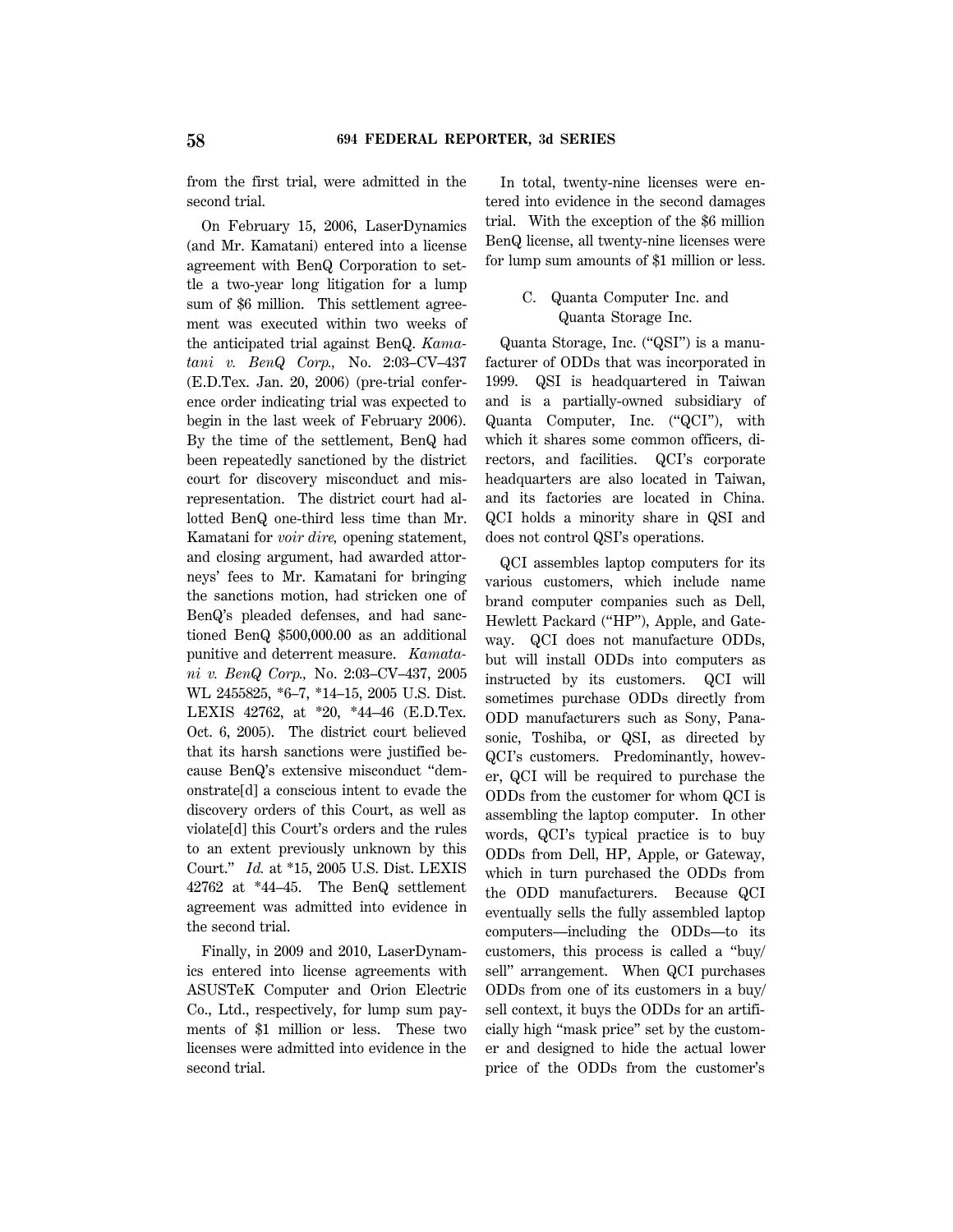#### **LASERDYNAMICS, INC. v. QUANTA COMPUTER, INC. 59 Cite as 694 F.3d 51 (Fed. Cir. 2012)**

competitors. Thus, the mask price is always higher than the actual price to the customer.

QSI first sold its ODDs for integration into laptop computers in the United States in 2001. In 2002, LaserDynamics offered QSI a license under the '981 Patent, but QSI disputed whether its ODDs were within the scope of the '981 Patent and declined the offer. QCI sold its first computer in the United States using an ODD from QSI in 2003. It was not until August 2006 that LaserDynamics offered a license to QCI concurrently with the filing of this lawsuit. To date, neither QSI nor QCI has entered into a licensing agreement with LaserDynamics relating to the '981 Patent.

# D. ODDs Made by Philips and Sony/NEC/Optiarc

Just as computer sellers Dell, HP, Apple, and Gate way outsource the assembly of their computers to companies like QCI, some sellers of ODDs outsource the assembly of their ODDs. QSI assembles ODDs for Philips and Sony/NEC/Optiarc—two of the largest sellers of ODDs. As discussed above, Philips and Sony/NEC/Optiarc are licensed by Laser-Dynamics to make and sell ODDs within the scope of the '981 Patent. Under the license agreements, both Philips and Sony/NEC/Optiarc also enjoy ''have made'' rights that permit them to retain companies like QSI to assemble ODDs for them.

When QCI purchases ODDs directly from Philips or Sony/NEC/Optiarc-i.e., not under a buy/sell arrangement—QCI has no knowledge of which entity assembled the ODDs. QCI pays Philips or Sony/NEC/Optiarc directly for the ODDs, which are not sold under the QSI brand name even if assembled by QSI.

## II. PROCEDURAL HISTORY

In August 2006, LaserDynamics brought suit against QCI and QSI for infringement of the '981 Patent. Because asserted claim 3 of the '981 Patent is directed to a method of disc discrimination performed by an ODD, as opposed to the ODD itself, LaserDynamics relied on a theory of infringement that QSI's and QCI's sales of ODDs and laptop computers, respectively, actively induced infringement of the method by the end users of the ODDs and laptop computers. *See* 35 U.S.C. § 271(b).

On a pre-trial summary judgment motion brought by QCI and QSI relating to their defenses of patent exhaustion and implied license, the district court made the following rulings:

(1) ''the exhaustion doctrine does not apply to sales made overseas by [Laser-Dynamics'] licensees'';

(2) ''QCI has an implied license with respect to drives manufactured by non-Quanta entities licensed by [LaserDynamics] under worldwide licenses and sold by those licensees to QCI for incorporation into QCI computers. In addition, QSI is not liable for manufacturing drives for Philips or Sony/NEC/Optiarc which are, in turn, resold into the United States to non-Quanta entities''; and

(3) ''the Quanta defendants do not have an implied license with respect to drives that are manufactured by QSI and eventually sold to QCI (or another Quanta entity), notwithstanding the fact that those drives are sold through Philips or Sony/NEC/Optiarc, two of [Laser-Dynamics'] licensees. *E.I. du Pont de Nemours & Co. v. Shell Oil Co.,* 498 A.2d 1108, 1116 (Del.1985). The effect of such transactions is to grant an impermissible sublicense.''

*Laserdynamics, Inc. v. Quanta Storage Am., Inc.,* No. 2:06–CV–348–TJW–CE, 2009 WL 3763444, at \*1, 2009 U.S. Dist.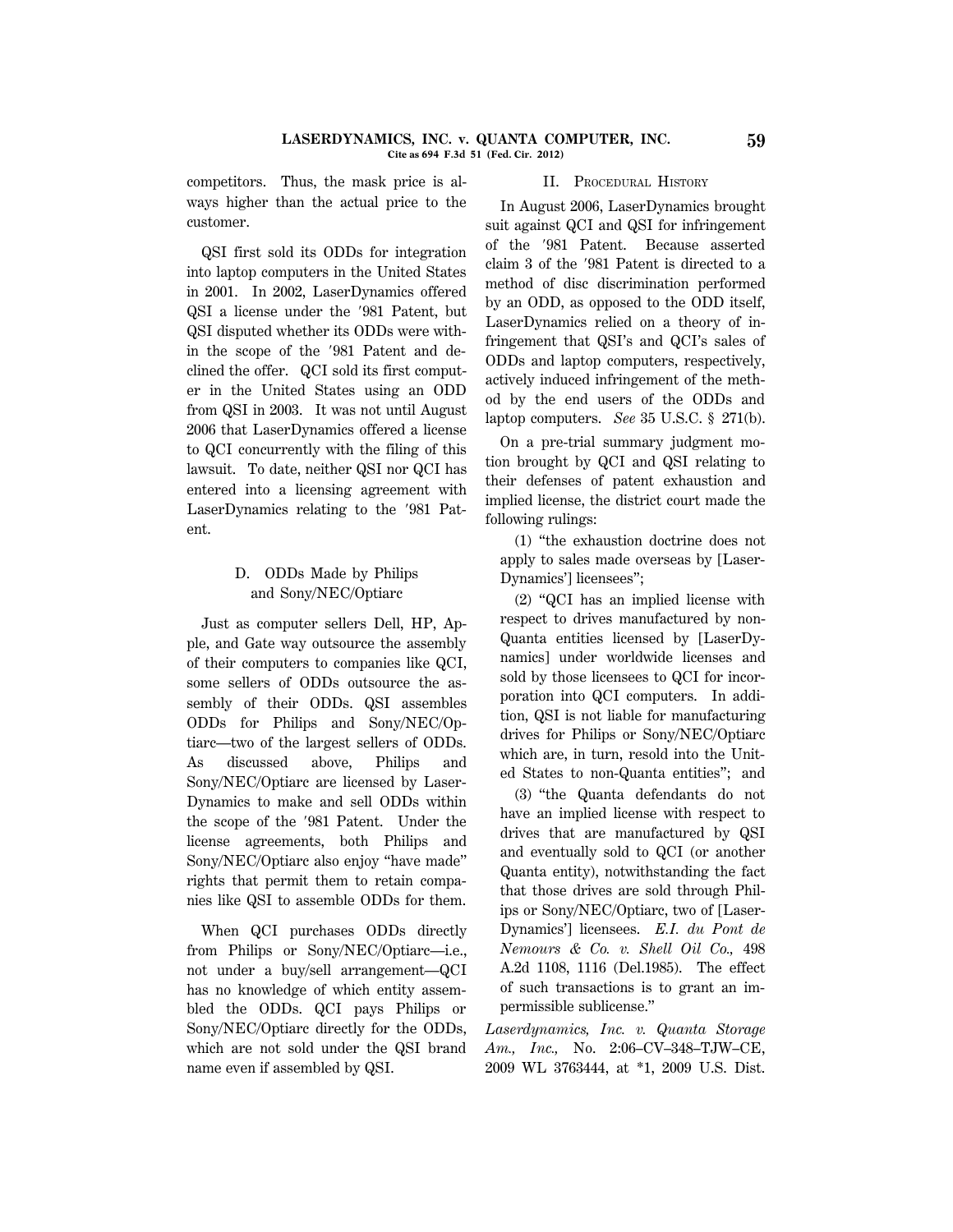LEXIS 115848, at \*3–5 (E.D.Tex. June 29, 2009) (''*Pre–Trial Op.*''). Based on these rulings, LaserDynamics dropped its claims against QSI and opted to pursue its active inducement of infringement claims against QCI only at trial.

 $QCI$  was first on notice of the  $'981$  Patent in August 2006 when the complaint was filed. Between August 2006 and the conclusion of the first trial in June 2009, QCI sold approximately \$2.53 billion of accused laptops into the United States. LaserDynamics sought reasonable royalty damages under 35 U.S.C. § 284. Pursuant to the analytical framework for assessing a reasonable royalty set forth in *Georgia–Pacific Corp. v. United States Plywood Corp.,* 318 F.Supp. 1116 (S.D.N.Y.1970),**<sup>2</sup>** the date of the ''hypothetical negotiation'' between the parties was deemed by the district court (over QCI's objections) to be August 2006—the date that QCI first became aware of the '981 Patent and was therefore first potentially liable for active inducement of infringement. *See Global–Tech Appliances, Inc. v. SEB S.A.,* ––– U.S. ––––, 131 S.Ct. 2060, 2068, 179 L.Ed.2d 1167 (2011) (holding that knowledge of the patent is necessary to prove active inducement of infringement).

#### A. The First Trial

The damages theory advanced by Laser-Dynamics in the first trial was presented chiefly through LaserDynamics' expert, Mr. Emmett Murtha. Mr. Murtha opined that a running royalty of 2% of the total sales of laptop computers by QCI is what the parties would have agreed to as a reasonable royalty had they engaged in a

**2.** ''This court has sanctioned the use of the *Georgia–Pacific* factors to frame the reasonable royalty inquiry. Those factors properly tie the reasonable royalty calculation to the facts of the hypothetical negotiation at issue.''

hypothetical negotiation in August 2006. This opinion was based on Mr. Murtha's understanding, obtained primarily from LaserDynamics' other expert witnesses, that the technology covered by the  $'981$ Patent provided an important and valuable function that was present in all ODDs currently in use, and that the presence of this function was a prerequisite for any laptop computer to be successful in the marketplace. Since QCI sold laptop computers and not ODDs, Mr. Murtha viewed the complete laptop computer as an appropriate royalty base.

To arrive at his 2% per laptop computer royalty rate, Mr. Murtha began by finding that 6% would be a reasonable royalty rate to pay with respect to an ODD alone. Mr. Murtha reached his conclusion of a 6% per ODD royalty by relying on ''comparable rates in two separate licensing programs involving DVDs where the rates were 3.5 in one case and 4 percent in another case.'' A621, A650–54.**<sup>3</sup>** The two patent licensing programs were undertaken by third parties in the DVD industry around 2000. *Id.* He also relied on ''a very comprehensive royalty survey that was done by the Licensing Executive Society in 1997,'' which he viewed as ''a standard textbook for people who are seeking to set reasonable royalty rates.'' *Id.* The licensing survey was not limited to any particular industry but ''was across whatever technologies were being licensed by the people who responded,'' and suggested that in general, across all of those unrelated technologies, ''for a minor improvement, we would charge 2 to 5 percent. For a major improvement, we would charge 4 to 8 percent. And for a major breakthrough, 6 to

*Uniloc USA, Inc. v. Microsoft Corp.,* 632 F.3d 1292, 1317 (Fed.Cir.2011).

**3.** Citations to "A——" herein refer to pages of the Joint Appendix filed by the parties.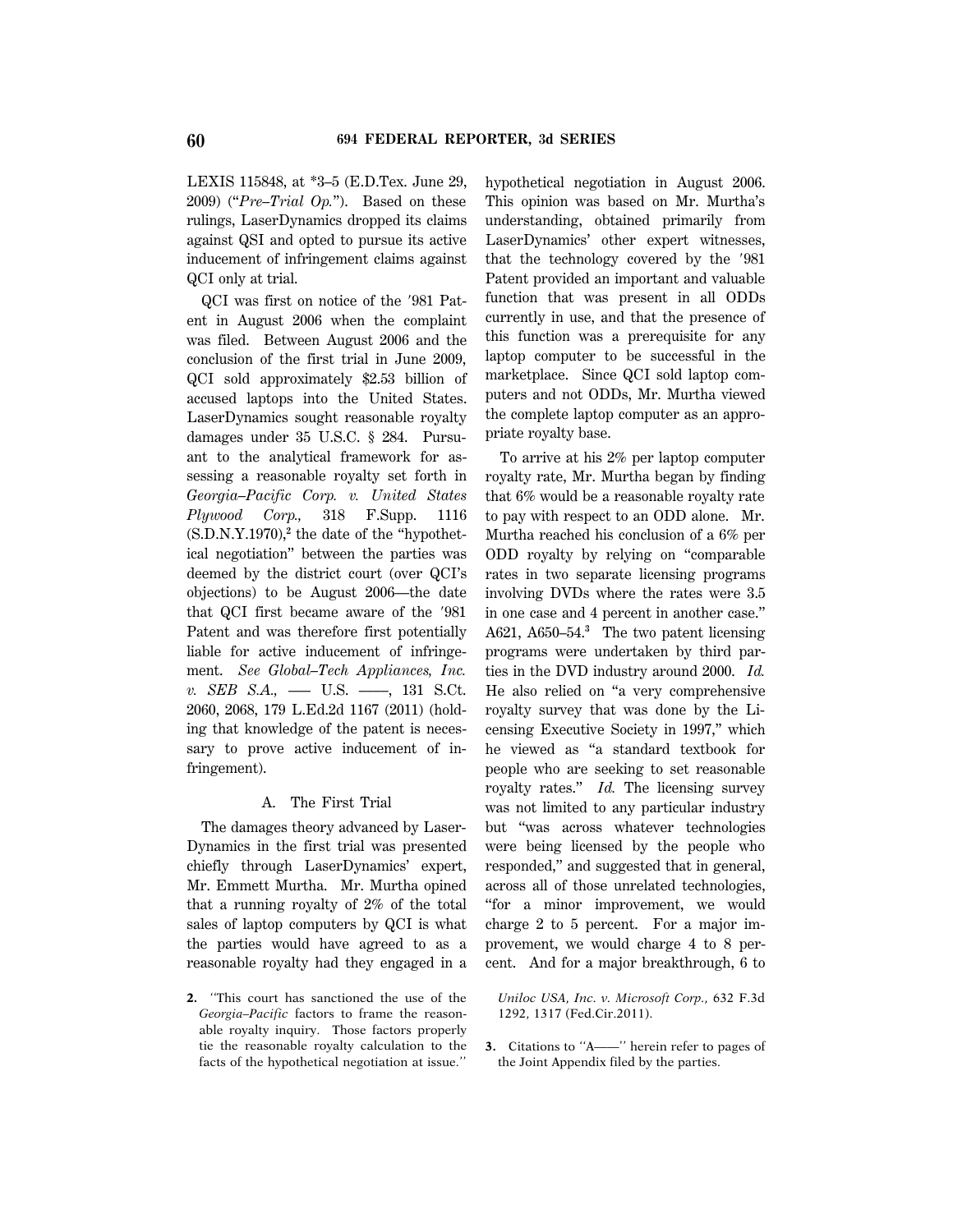#### **LASERDYNAMICS, INC. v. QUANTA COMPUTER, INC. 61 Cite as 694 F.3d 51 (Fed. Cir. 2012)**

15 percent...."  $A653-54$ . There is no evidence in the record that the two thirdparty licensing programs or the industries involved in the licensing survey included the patented technology or even involved optical disc discrimination methods. *See id.*; A652 ("The two licensing programs are important, because they indicate the going rate, if you will, *at least for those patents, which may or may not be as important as the one in question.'')* (emphasis added); A653 (''Q. Was the [licensing] survey directed to ODD technology? A. No.'').

Mr. Murtha did not deem the sixteen lump sum licenses that were entered into between LaserDynamics and various electronics companies between 1998 and 2001 to establish a royalty rate for the '981 Patent. Although he conceded that QCI would ''absolutely'' be aware of these prior agreements in a hypothetical negotiation context, he dismissed any probative value of these 16 licenses because they were entered into before the August 2006 hypothetical negotiation date. He reasoned that, by 2006, the DVD market was larger and more established such that the value of the patented technology was better appreciated and LaserDynamics had more bargaining power.

Based on his discussions with LaserDynamics' other experts, Mr. Murtha concluded that the patented technology in the ODD is responsible for one-third of the value of a laptop computer containing such an ODD. Thus, he arrived at his 2% per laptop computer rate simply by taking one-third of the 6% rate for the ODD. When Mr. Murtha's proffered 2% running royalty rate was applied to QCI's total revenues from sales of laptop computers in the United States—\$2.53 billion—the resulting figure presented to the jury was \$52.1 million.

By contrast, QCI's theory of damages was that a lump sum of \$500,000 would be a reasonable royalty. QCI's expert, Mr. Brett Reed, found the 16 licenses in evidence—all lump sums ranging between \$50,000 and \$266,000—to be highly indicative of the value of the patented technology according to LaserDynamics, and of what a reasonable accused infringer would agree to pay for a license.

Prior to the first trial, QCI filed a motion for partial summary judgment, or in the alternative a motion pursuant to *Daubert v. Merrell Dow Pharmaceuticals, Inc.,* 509 U.S. 579, 113 S.Ct. 2786, 125 L.Ed.2d 469 (1993), with respect to damages. QCI sought to limit damages to a one-time lump sum of \$232,376.00 based on Laser-Dynamics' prior licenses, and to preclude Mr. Murtha from offering any opinion to the contrary for being unreliable by ignoring this established licensing practice. QCI's motion heavily criticized Mr. Murtha's opinions for being fundamentally inconsistent with LaserDynamics' licenses in either form or amount. However, QCI's motion did not challenge Mr. Murtha's one-third apportionment calculation to go from his 6% rate per ODD to his 2% rate per laptop computer, nor did it challenge his use of a completed laptop computer as a royalty base. The district court never ruled on QCI's motion. QCI also moved *in limine* to preclude testimony regarding damages in excess of \$266,000 or suggesting that the prior 16 licenses did not establish a royalty rate. The district court denied this motion. At no point during the first trial did QCI object to or seek to limit Mr. Murtha's testimony relating to his apportionment or royalty base selection, nor did QCI file a pre-verdict motion for judgment as a matter of law (''JMOL'') implicating such issues pursuant to Federal Rule of Civil Procedure 50(a).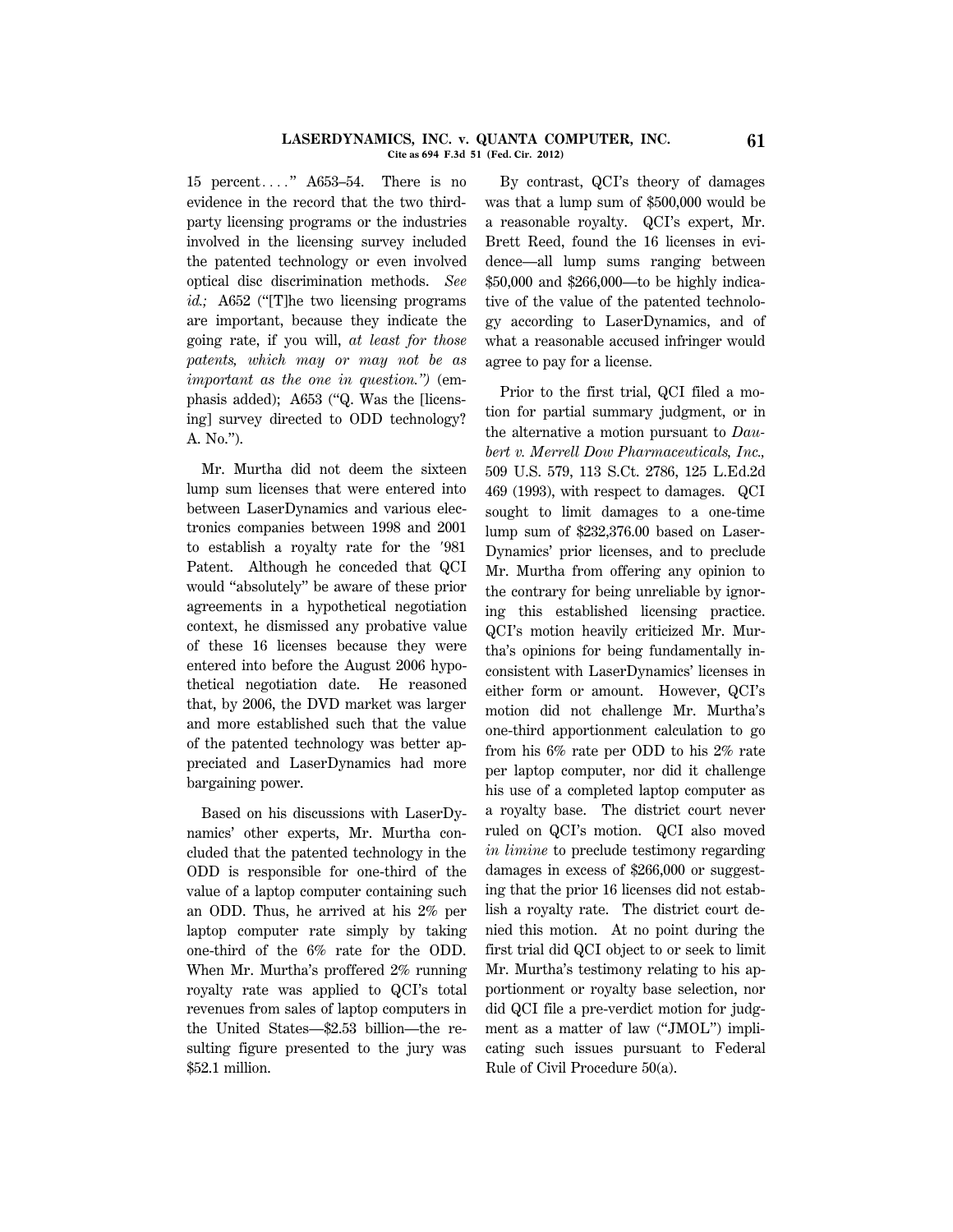Two other issues arose during the first trial that are pertinent to this appeal: (1) the district court's instructions to the jury concerning QCI's position regarding its buy/sell arrangements, and (2) the adequacy of LaserDynamics' proof of infringement. We discuss each issue in turn.

# 1. The District Court's Instruction to the Jury

Upon perceiving a change in position by QCI concerning the frequency with which QCI's ODDs were obtained via a buy/sell arrangement, the district court instructed the jury as follows:

[P]rior to yesterday, the position of Quanta Computers was that this buy/sell arrangement ... [was] one of the ways in which ... they did their business. Yesterday, the testimony was, for the first time, that that was the predominant method of doing business. You are instructed that this constitutes a significant change in the testimony, and no documents have been produced to support that, and that you may take this instruction into account in judging the credibility of all of this witness' testimony and all other Quanta Computer's positions in this case.

A34–35. A prior ruling from the magistrate judge permitted QCI to utilize a demonstrative showing how a buy/sell arrangement works ''conditioned on the Defendants' representation that they would use the demonstratives to show generally one way that QCI obtains optical drives.'' A5100. QCI believed the district court's later instruction was based on a false premise that QCI had changed its position. Prior to trial, LaserDynamics was made aware of QCI's contention that approximately 85% of its ODD purchases were through buy/sell arrangements. The testimony elicited by QCI at trial was ostensibly consistent with this contention, repre-

senting that QCI obtains drives from its customers ''more frequently'' than from ODD sellers. A754. Arguing that QCI did not run afoul of the earlier magistrate judge's condition that the demonstrative show only "one way" QCI obtains its drives, QCI viewed the district court's instruction unfairly prejudicial and moved for a new trial on that basis. QCI's motion for a new trial on these grounds was denied.

# 2. QCI's Challenge to the Proof of Infringement

QCI challenged LaserDynamics' contentions that the end users of the ODDs directly infringed the '981 Patent. Asserted claim 3 of the '981 Patent includes the step of ''processing an optical signal reflected from encoded pits on an optical disk...." The district court construed the phrase ''encoded pits on an optical disk'' to mean ''depression[s] in the surface of the disk which represent[ ] data or information.'' *LaserDynamics, Inc. v. Asus Computer Int'l,* No. 2:06–cv–348–TJW–CE, 2008 WL 3914095, at \*4, 2008 U.S. Dist. LEXIS 63498, at \*13 (E.D.Tex. Aug. 18, 2008) (''*Markman Order* ''). The subsequent claimed step of ''collating the processed optical signal with an optical disk standard data which is stored in a memory'' was construed to mean ''comparing the processed optical signal with an optical disk standard data stored on a memory.'' *Id.* at \*5, 2008 U.S. Dist. LEXIS 63498 at \*15. The *Markman Order* further explained that ''there is no requirement that the same optical signal determine both the total number of data layers and also pit configuration standard.'' *Id.* According to LaserDynamics' expert, industry standards require that each type of optical disc (i.e., CD, DVD, etc.) has a particular arrangement of depressions within the data layer as well as a particular depth of the data layer from the surface of the disc, such that the depth and arrangement of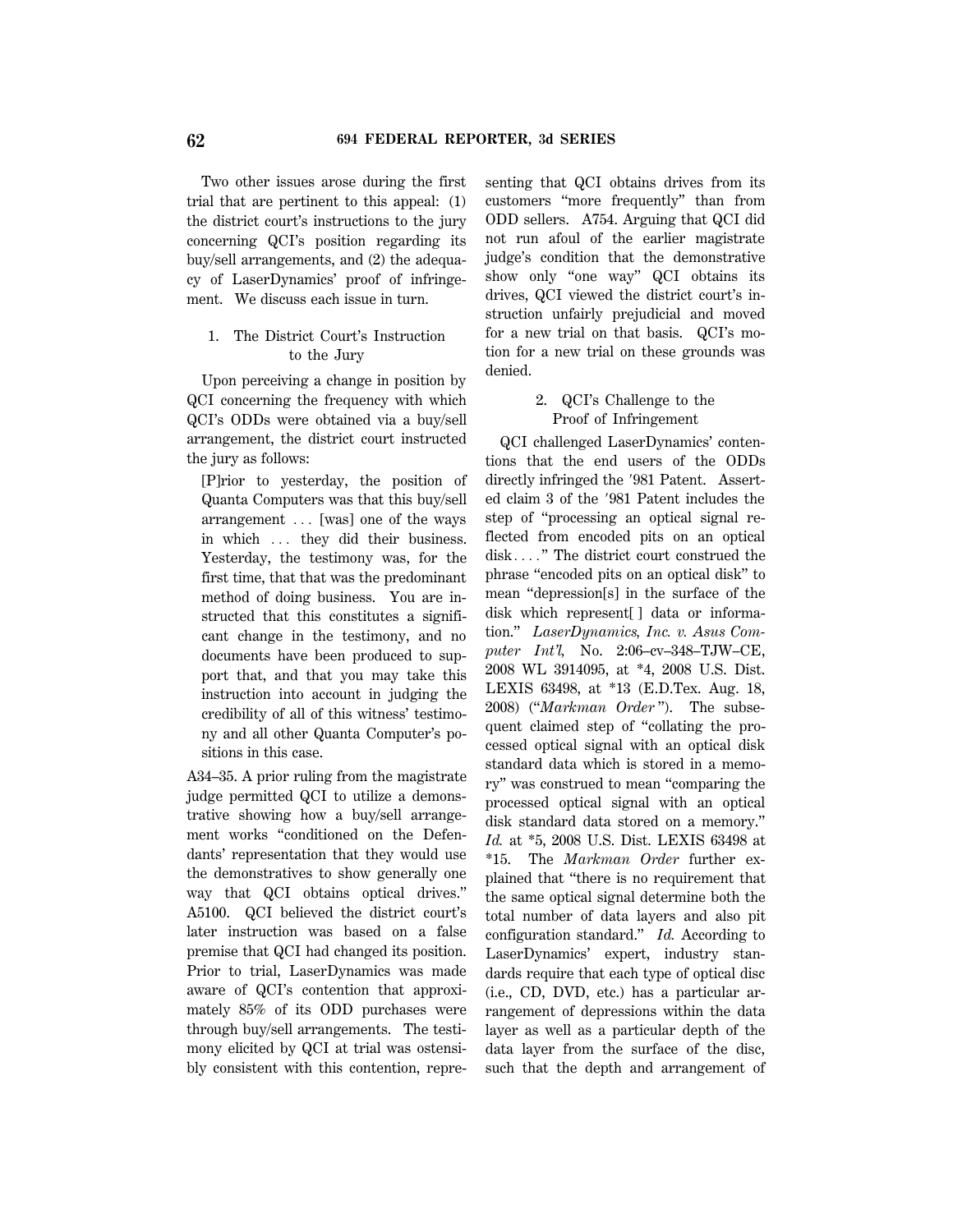#### **LASERDYNAMICS, INC. v. QUANTA COMPUTER, INC. 63 Cite as 694 F.3d 51 (Fed. Cir. 2012)**

depressions have a one-to-one correspondence. LaserDynamics' theory of infringement was that the optical signal in the accused ODDs included a ''counter value'' that tracked the time for the ODD to change focus from the transparent outer surface of the disc to the internal data layer. When the counter value was compared with a known threshold counter value for a given type of optical disc, the type of disc (including its standard arrangement of depressions) could be identified.

QCI filed a motion for JMOL of noninfringement, arguing that the ODDs in its laptop computers, by measuring a counter value of time, were not literally measuring an arrangement of depressions, which QCI contended was required by the language of claim 3 and the district court's claim constructions. Specifically, QCI notes claim 3 requires a step of ''settling modulation of servomechanism means dependent upon the optical disk standard data which corresponds with the processed optical signal,'' which the district court construed as ''establishing the regulation of the automatic feedback control system for mechanical motion dependent upon the recognized arrangement of depressions for an optical storage medium which corresponds to the processed optical signal.'' *Markman Order* at \*5, 2008 U.S. Dist. LEXIS 63498 at \*16. QCI alleged that this construction indicates that the reference to operating the servomechanism based on ''optical disk standard data'' requires the ODD to identify a spatial value—''the recognized arrangement of depressions''—not to calculate a temporal ''counter value'' in order to discriminate between optical disc types. A3190. The district court denied QCI's motion for JMOL, finding no basis to disturb the jury's infringement verdict.

# B. The First Jury Verdict and Post–Trial Proceedings

The jury ultimately returned a verdict finding QCI liable for active inducement of infringement, and awarded \$52 million in damages to LaserDynamics, almost the exact amount proffered by Mr. Murtha. After the verdict, QCI filed a motion for a remittitur or new trial pursuant to Federal Rule of Civil Procedure 59(a). In this motion, QCI argued that the verdict was grossly excessive and against the great weight of the evidence, and for the first time argued that Mr. Murtha's testimony should have been excluded due to his unreliable methodology in applying the ''entire market value rule"—i.e., using the revenues from sales of the entire laptop computers as the royalty base—without having established that the patented feature drives the demand for the entire laptop computer. *Rite–Hite Corp. v. Kelley Co.,* 56 F.3d 1538, 1549 (Fed.Cir.1995). In other words, QCI argued that LaserDynamics failed to establish that the disc discrimination method covered by claim 3 of the '981 Patent was ''the basis for customer demand'' for the laptop computers. *Id.*

The district court granted QCI's motion, finding that LaserDynamics had indeed improperly invoked the entire market value rule. *LaserDynamics, Inc. v. Quanta Computer, Inc.,* No. 2:06–cv–348–TJW– CE, 2010 WL 2331311, 2010 U.S. Dist. LEXIS 56634 (E.D. Tex. June 9, 2010) *(*''*New Trial Op.*''). The district court reasoned that ''[t]he price of the finished computers should not have been included in the royalty base [because] LaserDynamics presented no evidence that its patented method drove the demand for QCI's finished computers.'' *Id.* at \*3, 2010 U.S. Dist. LEXIS 56634 at \*9. "At best," Laser-Dynamics had only established that ''almost all computers sold in the retail market include optical disc drives and that customers would be hesitant to purchase computers without an optical disc drive.'' *Id.* at \*3, 2010 U.S. Dist. LEXIS 56634 at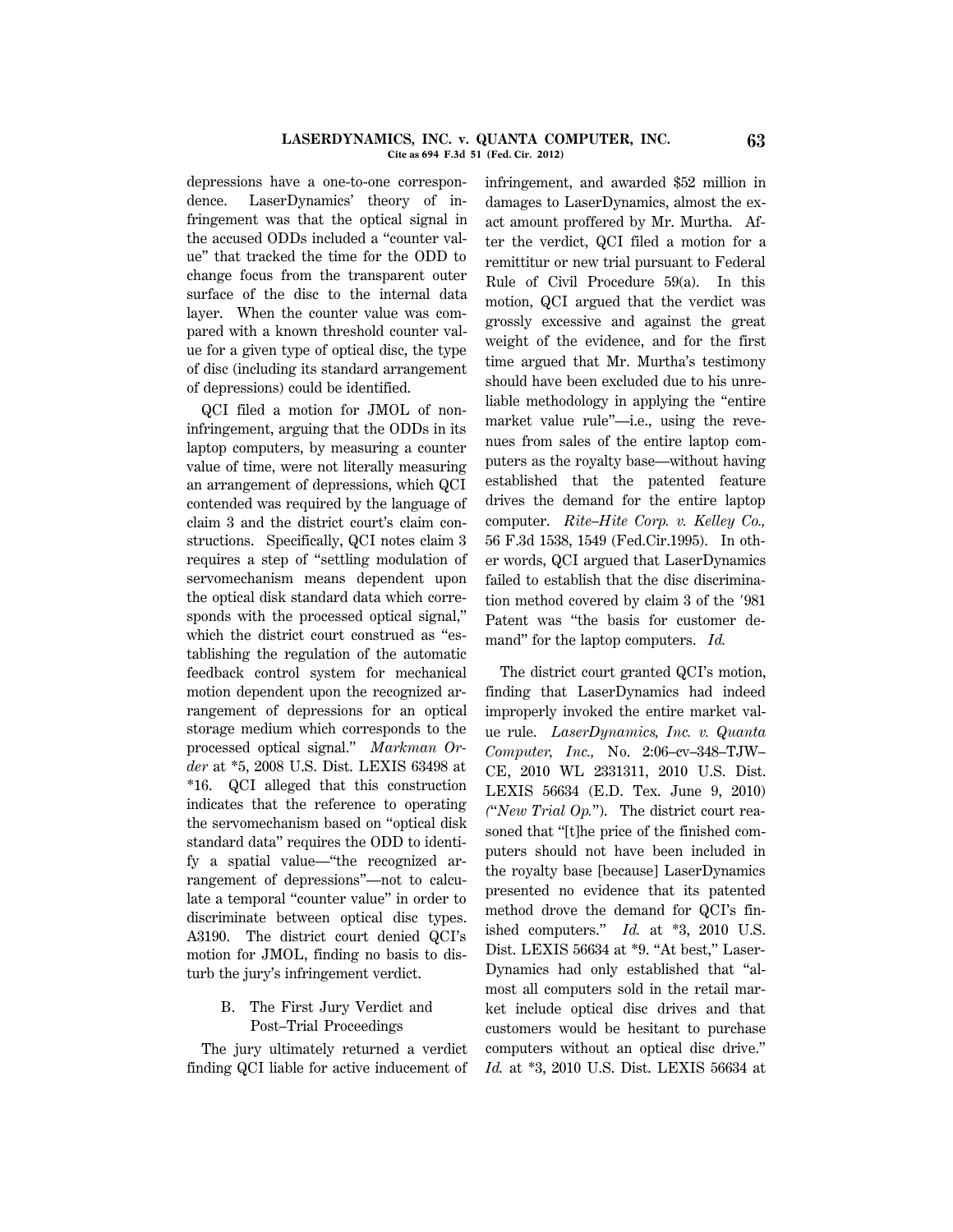\*10. LaserDynamics' theory in the first trial was thus found to violate *Rite–Hite* as well as our then-recent decision in *Lucent Techs., Inc. v. Gateway, Inc.,* 580 F.3d 1301 (Fed.Cir.2009),**<sup>4</sup>** which further expounded on the entire market value rule. The district court concluded that the \$52 million damages award was unsupportable and excessive, and granted QCI's motion. *Id.* at \*3–4, 2010 U.S. Dist. LEXIS 56634 at \*12–13. Because the district court did not view Mr. Murtha's 6%-per-ODD royalty as clearly excessive, LaserDynamics was given the option of a new trial on damages or a remittitur to \$6.2 million, which was calculated using the 6% royalty rate applied to each ODD sold as part of QCI's laptop computers. *Id.* at \*3–4, 2010 U.S. Dist. LEXIS 56634 at \*11–13. Laser-Dynamics declined to accept the remittitur to \$6.2 million and elected to have a new trial.

## C. The Second Trial

Prior to the second trial on damages, QCI renewed its objections to the anticipated testimony of Mr. Murtha concerning his dismissive view of the existing licenses to the  $'981$  Patent, and challenged his  $6\%$ royalty rate based on ODD average price for being improperly based on non-comparable licensing evidence. QCI also expressly challenged Mr. Murtha's 2% royalty applying the entire market value rule, relying on our decisions in *Lucent Technologies,* 580 F.3d 1301, and *Uniloc USA, Inc. v. Microsoft Corp.,* 632 F.3d 1292 (Fed.Cir.2011). QCI's objections regarding the application of the entire market value rule were sustained. *LaserDynamics, Inc. v. Quanta Computer, Inc.,* No. 2:06–cv–348–TJW–CE, 2011 WL 7563818, at \*2, 2011 U.S. Dist. LEXIS 42590, at \*8

(E.D.Tex. Jan. 7, 2011) (''Mr. Murtha's opinions that a reasonable royalty is 2% of the entire market value of a computer, and that a disk drive constitutes a third of the value of the computer, are excluded.''). The district court permitted LaserDynamics to put on evidence regarding a 6% running royalty damages model based on ODD average price, but subject to certain restrictions regarding proof of comparability to the hypothetically negotiated license. *LaserDynamics, Inc. v. Quanta Computer, Inc.,* No. 2:06–cv–348–TJW–CE, at 3 (E.D.Tex. Jan. 19, 2011) (''[T]he court DE-NIES Quanta's cross-motion to preclude Laser from arguing that a running royalty is appropriate.''); *LaserDynamics,* 2011 WL 7563818, at \*3, 2011 U.S. Dist. LEXIS 42590, at \*10 (permitting Mr. Murtha to rely on the 1997 Licensing Executive Society survey ''to allude to general practices, such as preference for a running royalty or a lump sum, but [not to] testify as to the royalty rates discussed in the survey''); *id.* at \*3, 2011 U.S. Dist. LEXIS 42590 at \*11 (ordering that, if seeking to present licenses as comparable to the jury, ''[i]t is not sufficient to state that both patents cover optical disk drive technology. The plaintiff must establish the functionality enabled by the patent-in-suit as well as the functionality purportedly covered by the licensed patent and compare their economic importance'').

Before the second trial, QCI also filed a motion *in limine* to exclude the 2006 BenQ settlement agreement from evidence for having its probative value substantially outweighed by the danger of unfair prejudice or confusion of the issues under Federal Rule of Evidence 403. QCI's motion emphasized the unique circumstances of the BenQ settlement that rendered it non-

**<sup>4.</sup>** *Lucent* was issued two months after the jury verdict but before QCI's new trial motion was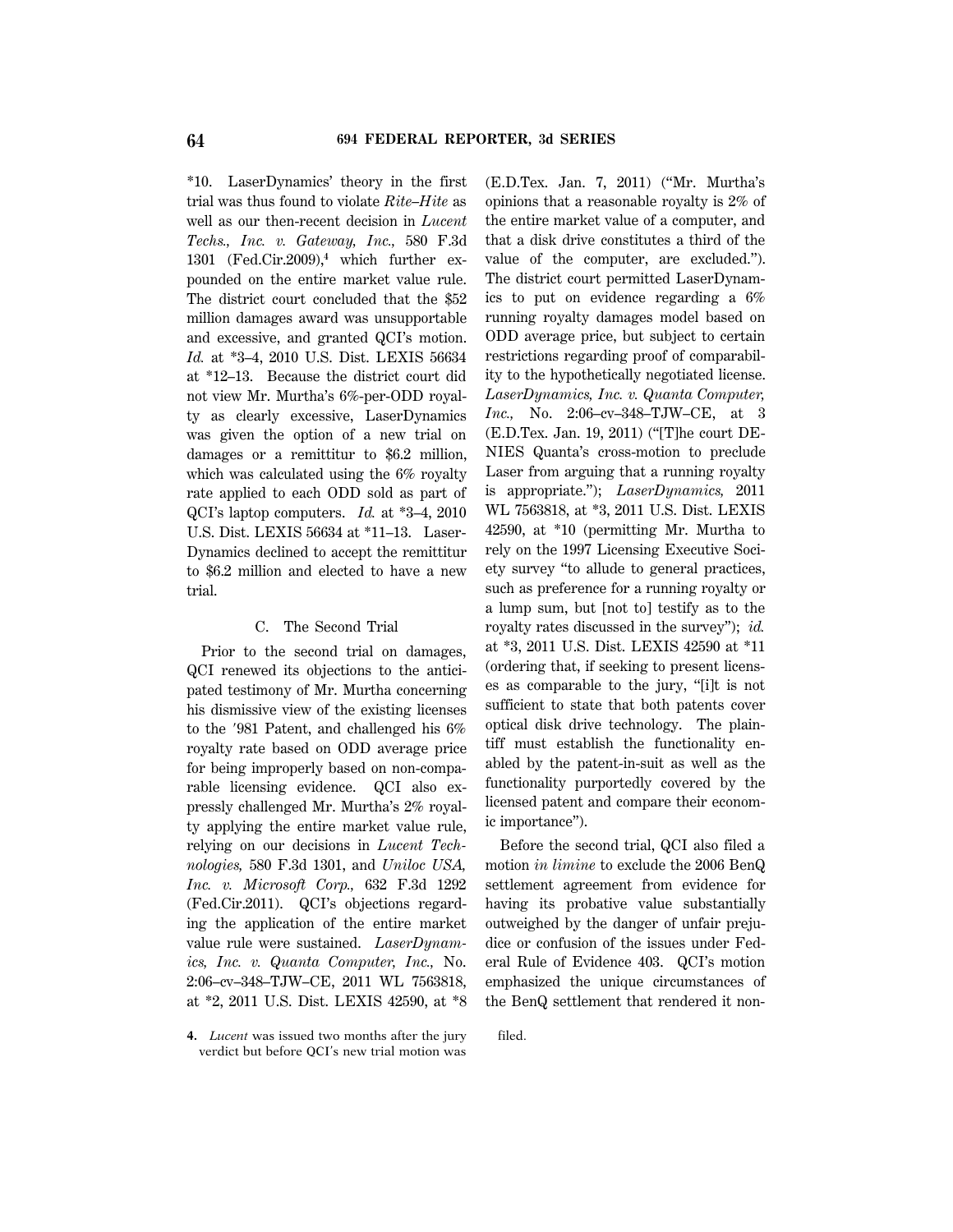#### **LASERDYNAMICS, INC. v. QUANTA COMPUTER, INC. 65 Cite as 694 F.3d 51 (Fed. Cir. 2012)**

comparable, as it was executed shortly before trial and after BenQ had been repeatedly sanctioned by the district court. QCI also challenged the probative value of any per unit royalty rate that might be extrapolated from the BenQ settlement, which involved only a one time lump sum royalty payment of \$6 million. The district court denied QCI's motion, reasoning that LaserDynamics could use the BenQ agreement to ''prove up a per unit royalty rate from the information provided in the agreement'' so as to support its 6% per ODD royalty rate. *LaserDynamics, Inc. v. Quanta Computer, Inc.,* No. 2:06–cv– 348–TJW–CE, at 3 (E.D.Tex. Jan. 19, 2011).

In light of these rulings, LaserDynamics offered testimony that damages should be \$10.5 million based on a running royalty of 6% of the average price of a standalone ODD. While the average per-unit ODD price utilized in the first trial was the \$28 mask price, LaserDynamics now used a \$41 per ODD value that was calculated based on a relatively small sample of about 9,000 licensed noninfringing drives made by Sony that were sold as replacement drives by QCI. In response to QCI's objections, LaserDynamics contended that this increased value was accurate and reliable because prior to the first trial both QSI and QCI were accused of inducing infringement. According to LaserDynamics, the prices of QSI's ODDs and QCI's laptop computers were evaluated to support LaserDynamics' damages theory going into the first trial since it was not until after the district court's rulings in the *Pre–Trial Opinion* that LaserDynamics dropped its claims against QSI. Going into the second trial, however, only QCI was accused of active inducement, and so the price of ODDs sold by QCI became a more central issue. Since QCI does not itself make and sell standalone ODDs, and since QCI presented no representative sales price, Las-

erDynamics used the average price of the replacement ODDs sold by QCI. QCI nevertheless contends that this \$41 price is far too high since the evidence is undisputed that mask price of \$28 paid by QCI is always higher than the actual price of the ODD.

QCI's expert testified that the appropriate damages amount was a lump sum payment of \$1.2 million, based in large part on the fact that none of the now twenty-nine licenses in evidence (excluding the BenQ settlement) exceeded lump sum amounts of \$1 million. Based on evidence that QCI could have switched from QSI drives to other licensed ODD suppliers to avoid infringement at a cost of \$600,000, QCI's expert also opined that QCI would have paid twice that amount to have the freedom to use ODDs from any supplier.

The jury ultimately awarded a lump sum amount of \$8.5 million in damages. QCI moved for JMOL on the grounds that the hypothetical negotiation date had been improperly set as August 2006, that the evidence at trial did not support the jury's award of \$8.5 million, and that LaserDynamics had failed to offer proof at trial to support its \$10.5 million damages theory. The district court denied QCI's motion for JMOL.

\* \* \*

LaserDynamics appealed the district court's granting QCI's motion for a new trial and/or remittitur based on the entire market value rule. QCI cross-appealed the district court's denial of a new trial on the alternative ground of the district court's allegedly prejudicial instruction to the jury. QCI also cross-appealed the district court's entry of summary judgment on the issues of implied license and patent exhaustion, its denial of QCI's motion for JMOL of non-infringement following the first trial, and its denial of QCI's motion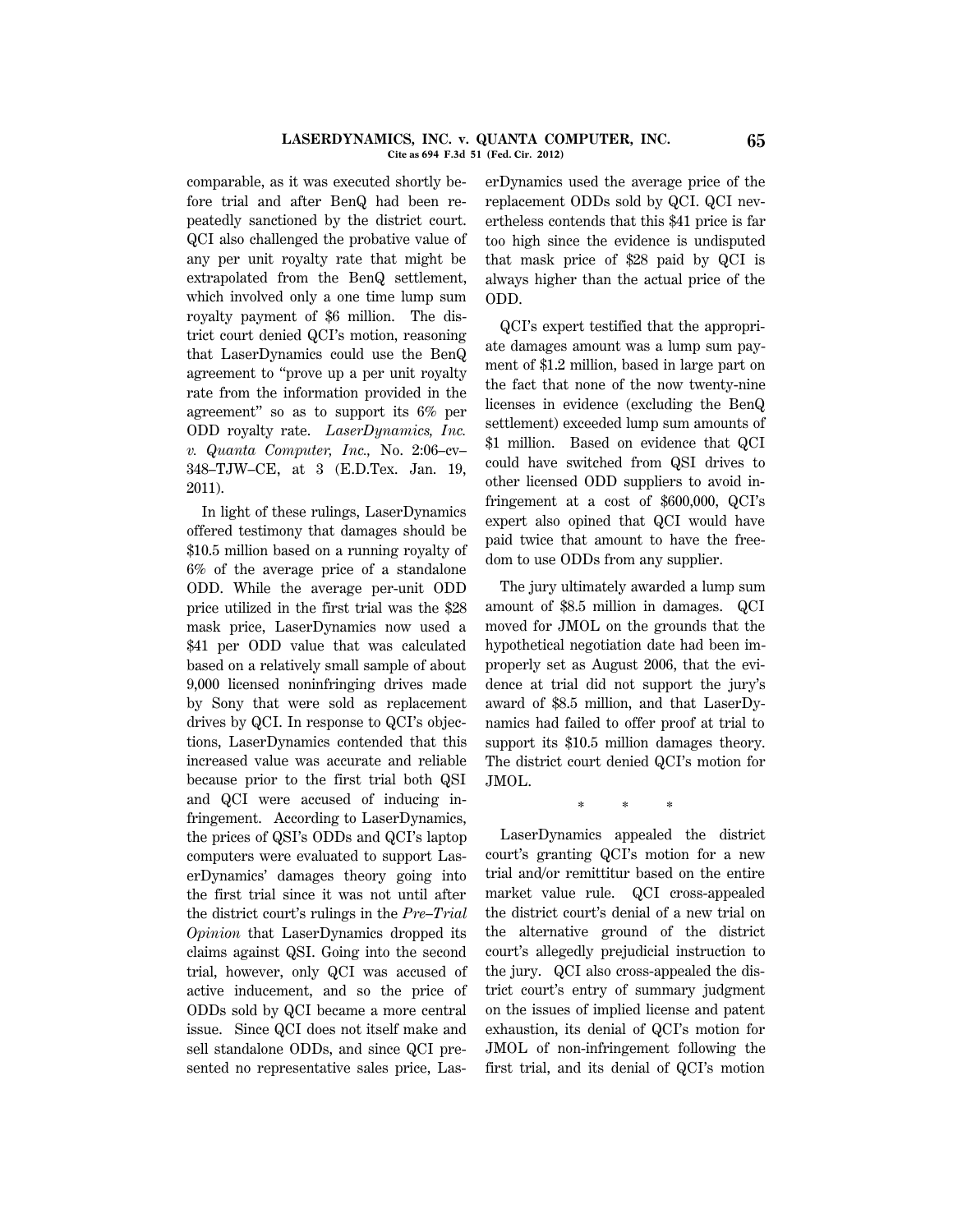for JMOL following the second trial. We have jurisdiction pursuant to 28 U.S.C.  $$1295(a)(1).$ 

## III. DISCUSSION

**[1–4]** For issues not unique to patent law, we apply the law of the regional circuit where this appeal would otherwise lie, which in this case is the Fifth Circuit. *i4i Ltd. P'ship v. Microsoft Corp.,* 598 F.3d 831, 841 (Fed.Cir.2010). Thus, the grant or denial of a motion for a remittitur or a new trial is reviewed for an abuse of discretion. *Brunnemann v. Terra Int'l, Inc.,* 975 F.2d 175, 177 (5th Cir.1992); *Bonura v. Sea Land Serv., Inc.,* 505 F.2d 665, 669 (5th Cir.1974). Evidentiary rulings are reviewed for an abuse of discretion. *Industrias Magromer Cueros y Pieles S.A. v. La. Bayou Furs,* 293 F.3d 912, 924 (5th Cir. 2002). Decisions on motions for summary judgment and JMOL are reviewed de novo. *Cambridge Toxicology Group v. Exnicios,* 495 F.3d 169, 173, 179 (5th Cir. 2007).

For reasons explained in detail below, we hold: (a) that the district court properly granted a new trial on damages following the first jury verdict; (b) that the district court erred in finding that QCI does not have an implied license to assemble and sell laptops using ODDs purchased via Philips and Sony/NEC/Optiarc; (c) that the district court properly denied QCI's motion for JMOL of non-infringement; (d) that the district court's jury instruction does not alone warrant a new trial on liability; (e) that the district court erred by setting the hypothetical negotiation date as August 2006; (f) that the district court erred in admitting the BenQ settlement agreement into evidence; and (g) that the district court erred in permitting Mr. Murtha to offer his opinion concerning a 6% per ODD running royalty rate based on ODD average price as a proper measure of reasonable royalty damages in the second trial. We address each of these issues in turn.

# A. The District Court Properly Granted a New Trial on Damages

LaserDynamics contends that the district court erred by granting QCI's motion for a new trial on damages after the conclusion of the first trial. Essentially, LaserDynamics believes that the district court was precluded from ordering a new trial under the circumstances, since QCI never raised its entire market value rule argument until after the jury verdict, and thereby waived any right to seek a new trial to rectify that error. Moreover, LaserDynamics denies that it improperly relied on the entire market value rule during the first trial, but contends that it instead used a permissible ''product value apportionment'' method. *LaserDynamics* Br. at 36–44. We disagree with both of Laser-Dynamics' arguments.

# 1. The Entire Market Value Rule

We begin by noting that some products are made of many different components, one or more of which components may be covered by an asserted patent, while other components are not. This is especially true for electronic devices, which may include dozens of distinct components, many of which may be separately patented, the patents often being owned by different entities. To assess how much value each patented and non-patented component individually contributes to the overall end product—e.g., a personal computer—can be an exceedingly difficult and error-prone task.

**[5]** By statute, reasonable royalty damages are deemed the minimum amount of infringement damages ''adequate to compensate for the infringement.'' 35 U.S.C. § 284. Such damages must be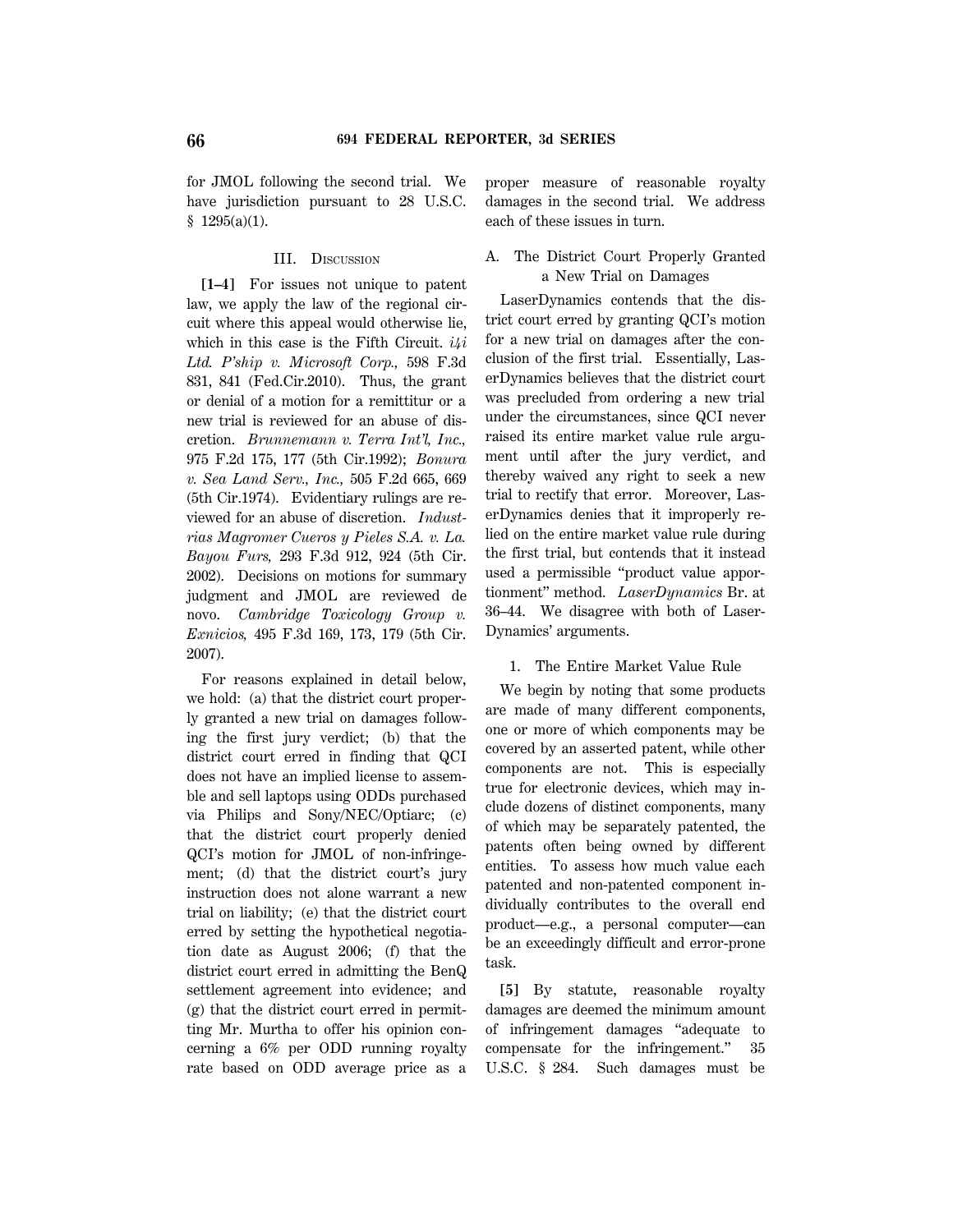#### **LASERDYNAMICS, INC. v. QUANTA COMPUTER, INC. 67 Cite as 694 F.3d 51 (Fed. Cir. 2012)**

awarded ''for the use made of the invention by the infringer.'' *Id.* Where small elements of multi-component products are accused of infringement, calculating a royalty on the entire product carries a considerable risk that the patentee will be improperly compensated for non-infringing components of that product. Thus, it is generally required that royalties be based not on the entire product, but instead on the ''smallest salable patent-practicing unit.'' *Cornell Univ. v. Hewlett–Packard Co.,* 609 F.Supp.2d 279, 283, 287–88 (N.D.N.Y.2009) (explaining that ''counsel would have wisely abandoned a royalty base claim encompassing a product with significant non-infringing components. The logical and readily available alternative was the smallest salable infringing unit with close relation to the claimed invention—namely the processor itself.'').

**[6, 7]** The entire market value rule is a narrow exception to this general rule. If it can be shown that the patented feature drives the demand for an entire multicomponent product, a patentee may be awarded damages as a percentage of revenues or profits attributable to the entire product. *Rite–Hite,* 56 F.3d at 1549, 1551. In other words, ''[t]he entire market value rule allows for the recovery of damages based on the value of an entire apparatus containing several features, when the feature patented constitutes the basis for customer demand.'' *Lucent,* 580 F.3d at 1336 (quoting *TWM Mfg. Co. v. Dura Corp.,* 789 F.2d 895, 901 (Fed.Cir.1986)). The entire market value rule is derived from Supreme Court precedent requiring that ''the patentee  $\ldots$  must in every case give evidence tending to separate or apportion the defendant's profits and the patentee's damages between the patented feature and the unpatented features, and such evidence must be reliable and tangible, and not conjectural or speculative.'' *Garretson v. Clark,* 111

U.S. 120, 121, 4 S.Ct. 291, 28 L.Ed. 371 (1884). The Court explained that ''the entire value of the whole machine, as a marketable article, [must be] properly and legally attributable to the patented feature.'' *Id.*

**[8]** In effect, the entire market value rule acts as a check to ensure that the royalty damages being sought under 35 U.S.C. § 284 are in fact "reasonable" in light of the technology at issue. We have consistently maintained that ''a reasonable royalty analysis requires a court to hypothesize, not to speculate.... [T]he trial court must carefully tie proof of damages to the claimed invention's footprint in the market place.'' *ResQNet.com, Inc. v. Lansa, Inc.,* 594 F.3d 860, 869 (Fed.Cir.2010). A damages theory must be based on ''sound economic and factual predicates.'' *Riles v. Shell Exploration & Prod. Co.,* 298 F.3d 1302, 1311 (Fed.Cir.2002). The entire market value rule arose and evolved to limit the permissible scope of patentees' damages theories.

Importantly, the requirement to prove that the patented feature drives demand for the entire product may not be avoided by the use of a very small royalty rate. We recently rejected such a contention, raised again in this case by LaserDynamics, and clarified that ''[t]he Supreme Court and this court's precedents do not allow consideration of the entire market value of accused products for minor patent improvements simply by asserting a low enough royalty rate.'' *Uniloc,* 632 F.3d at 1319–20 (explaining that statements in *Lucent* suggesting otherwise were taken out of context). We reaffirm that in any case involving multi-component products, patentees may not calculate damages based on sales of the entire product, as opposed to the smallest salable patent-practicing unit, without showing that the demand for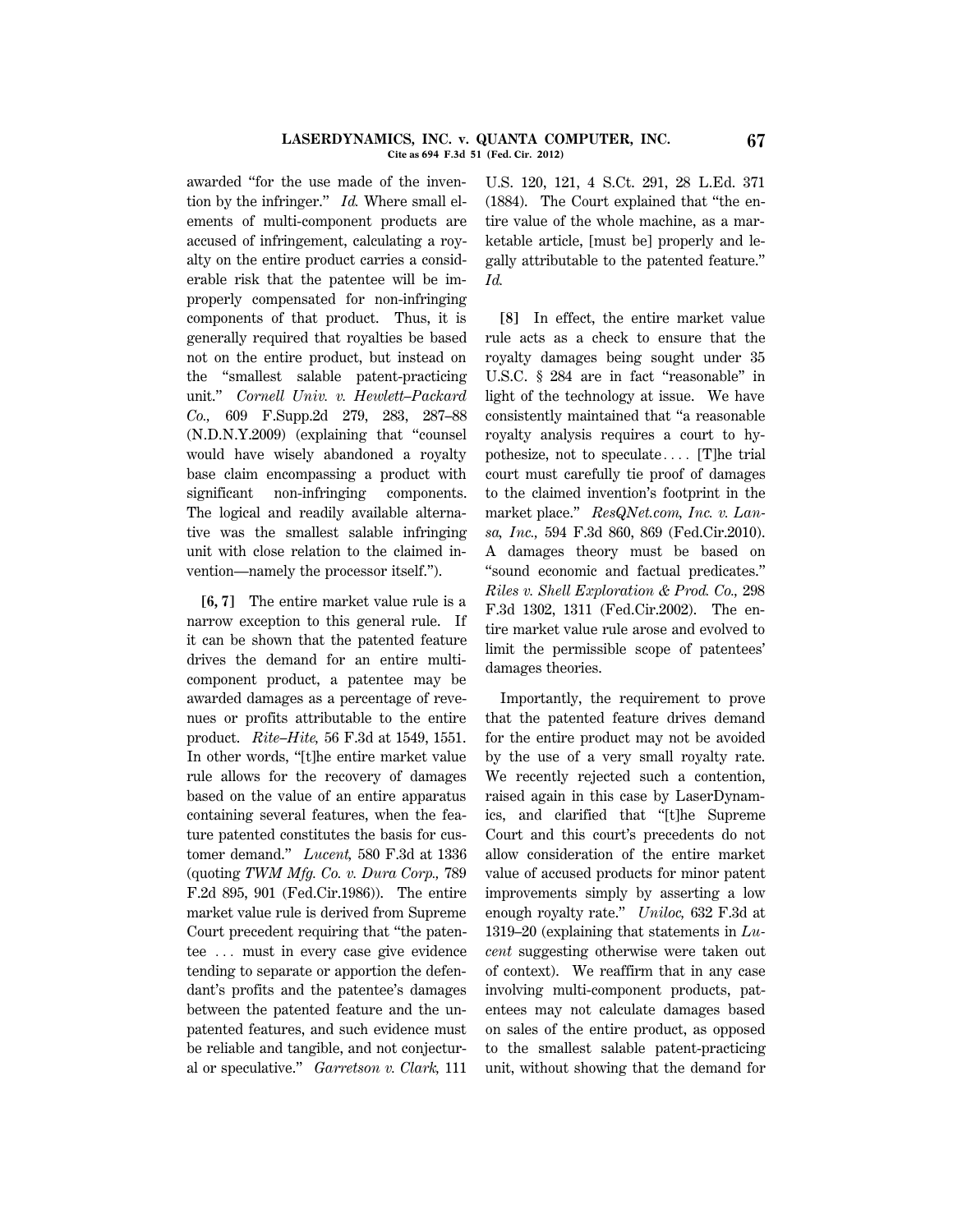the entire product is attributable to the patented feature.

Regardless of the chosen royalty rate, one way in which the error of an improperly admitted entire market value rule theory manifests itself is in the disclosure of the revenues earned by the accused infringer associated with a complete product rather than the patented component only. In *Uniloc,* we observed that such disclosure to the jury of the overall product revenues ''cannot help but skew the damages horizon for the jury, regardless of the contribution of the patented component to this revenue.'' *Id.* at 1320 (noting that ''the \$19 billion cat was never put back into the bag,'' and that neither cross-examination nor a curative jury instruction could have offset the resulting unfair prejudice). Admission of such overall revenues, which have no demonstrated correlation to the value of the patented feature alone, only serve to make a patentee's proffered damages amount appear modest by comparison, and to artificially inflate the jury's damages calculation beyond that which is ''adequate to compensate for the infringement.'' *Id.; see* 35 U.S.C. § 284.

Turning to the facts of this case, Laser-Dynamics and Mr. Murtha unquestionably advanced an entire market value rule theory in the first trial. Mr. Murtha opined that a 2% running royalty applied to QCI's total revenues from sales of laptop computers in the United States—\$2.53 billion—was an appropriate and reasonable royalty. The resulting figure presented to the jury was \$52.1 million, and the jury awarded damages in nearly that exact amount. Whether called ''product value apportionment'' or anything else, the fact remains that the royalty was expressly calculated as a percentage of the entire market value of a laptop computer rather than a patent-practicing ODD alone. This, by definition, is an application of the entire market value rule.

**[9]** LaserDynamics' use of the entire market value rule was impermissible, however, because LaserDynamics failed to present evidence showing that the patented disc discrimination method drove demand for the laptop computers. It is not enough to merely show that the disc discrimination method is viewed as valuable, important, or even essential to the use of the laptop computer. Nor is it enough to show that a laptop computer without an ODD practicing the disc discrimination method would be commercially unviable. Were this sufficient, a plethora of features of a laptop computer could be deemed to drive demand for the entire product. To name a few, a high resolution screen, responsive keyboard, fast wireless network receiver, and extended-life battery are all in a sense important or essential features to a laptop computer; take away one of these features and consumers are unlikely to select such a laptop computer in the marketplace. But proof that consumers would not want a laptop computer without such features is not tantamount to proof that any one of those features alone drives the market for laptop computers. Put another way, if given a choice between two otherwise equivalent laptop computers, only one of which practices optical disc discrimination, proof that consumers would choose the laptop computer having the disc discrimination functionality says nothing as to whether the presence of that functionality is what motivates consumers to buy a laptop computer in the first place. It is this latter and higher degree of proof that must exist to support an entire market value rule theory.

Our decision in *Lucent* is illustrative. There, the patent at issue involved a helpful and convenient "date picker" feature that was being used within the grand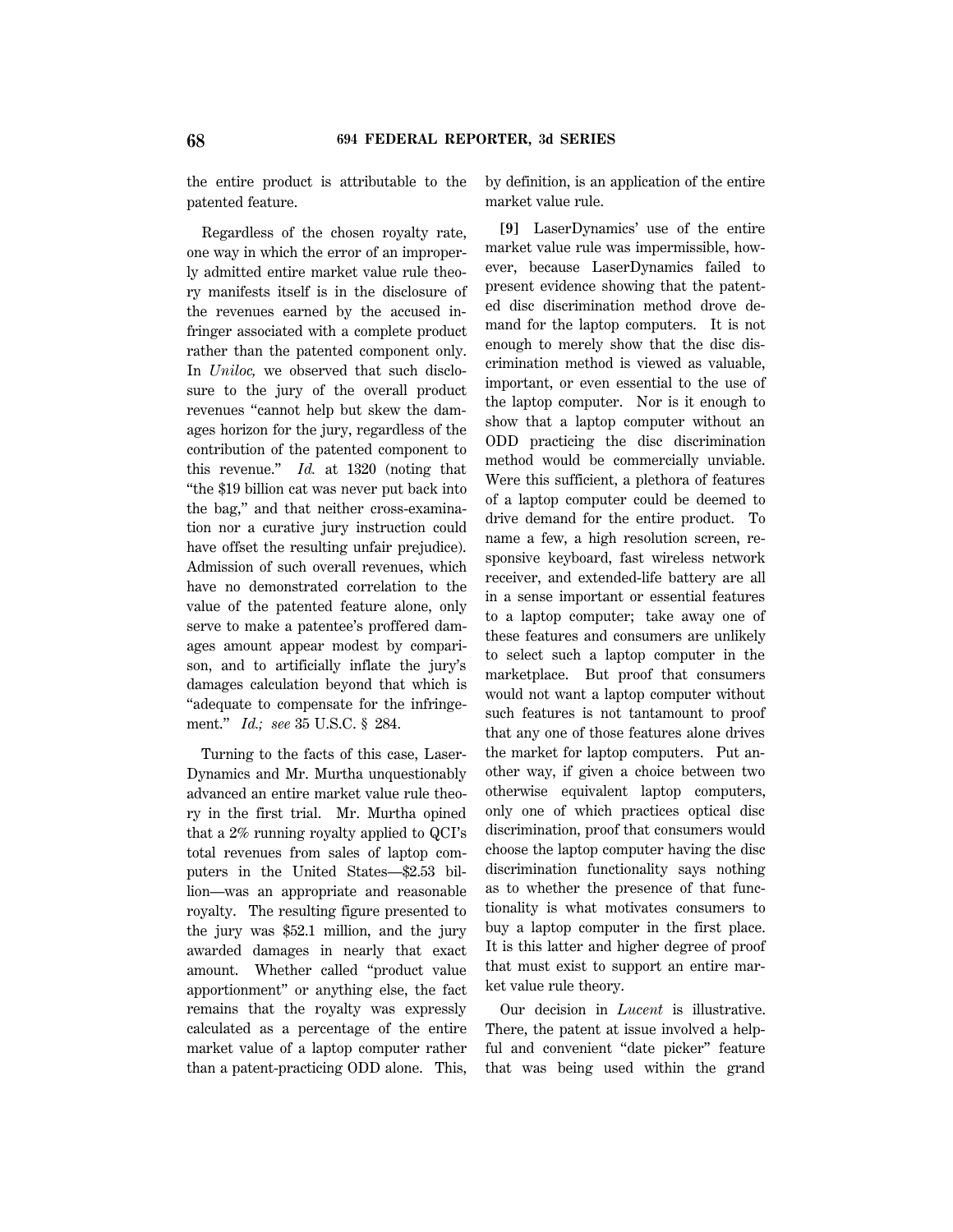#### **LASERDYNAMICS, INC. v. QUANTA COMPUTER, INC. 69 Cite as 694 F.3d 51 (Fed. Cir. 2012)**

scheme of Microsoft's Outlook email software. We held that because the patented feature was ''but a tiny feature of one part of a much larger software program,'' a royalty could not be properly calculated based on the value of the entire Outlook program because ''there was no evidence that anybody anywhere at any time ever bought Outlook ... *because* it had [the patented] date picker.'' *Lucent,* 580 F.3d at 1332–33 (emphasis added).

In this case, Mr. Murtha never conducted any market studies or consumer surveys to ascertain whether the demand for a laptop computer is driven by the patented technology. On the record before us, the patented method is best understood as a useful commodity-type feature that consumers expect will be present in all laptop computers. There is no evidence that this feature alone motivates consumers to purchase a laptop computer, such that the value of the entire computer can be attributed to the patented disc discrimination method. As the district court aptly stated, ''[a]t best,'' LaserDynamics proved only that ''almost all computers sold in the retail market include optical disc drives and that customers would be hesitant to purchase computers without an optical disc drive.'' *New Trial Op.* at \*3, 2010 U.S. Dist. LEXIS 56634 at \*10. The district court correctly found that this evidence fails to satisfy the requirements of our precedent to support the usage of the entire market value rule when calculating reasonable royalty damages.

**[10]** Furthermore, Mr. Murtha's onethird apportionment to bring his royalty rate down from 6% per ODD to 2% per laptop computer appears to have been plucked out of thin air based on vague qualitative notions of the relative importance of the ODD technology. The district court correctly concluded that ''[a]lthough [LaserDynamics] argues that the many ac-

tivities that may be performed on a computer using a disk drive, such as playing movies, music and games, transferring documents, backing up files, and installing software comprise a third of the value of a computer, [Mr. Murtha] offers no credible economic analysis to support that conclusion.'' *LaserDynamics,* 2011 WL 7563818, at \*2, 2011 U.S. Dist. LEXIS 42590, at \*6. This complete lack of economic analysis to quantitatively support the one-third apportionment echoes the kind of arbitrariness of the "25% Rule" that we recently and emphatically rejected from damages experts, and would alone justify excluding Mr. Murtha's opinions in the first trial. *Cf. Uniloc,* 632 F.3d at 1318 (''Gemini's starting point of a 25 percent royalty had no relation to the facts of the case, and as such, was arbitrary, unreliable, and irrelevant. The use of such a rule fails to pass muster under *Daubert* and taints the jury's damages calculation.'').

**[11]** Finally, we reject the contention that practical and economic necessity compelled LaserDynamics to base its royalty on the price of an entire laptop computer. *LaserDynamics* Br. at 15–18. LaserDynamics emphasizes that QCI is in the business of assembling and selling complete laptop computers, not independent ODDs, and that QCI does not track the prices, revenues, or profits associated with individual components. Likewise, LaserDynamics points out that QCI purchases ODDs for a ''mask price,'' which the district court described as ''nominal'' and essentially "an accounting fiction" that offers ''little evidence of the drives' actual value.'' *LaserDynamics, Inc. v. Quanta Computer, Inc.,* No. 2:06–cv–348–TJW–CE (E.D.Tex. Jan. 21, 2011). LaserDynamics further points to Mr. Murtha's testimony that, in his prior experience working in patent licensing at IBM, IBM would often base royalties on entire products to address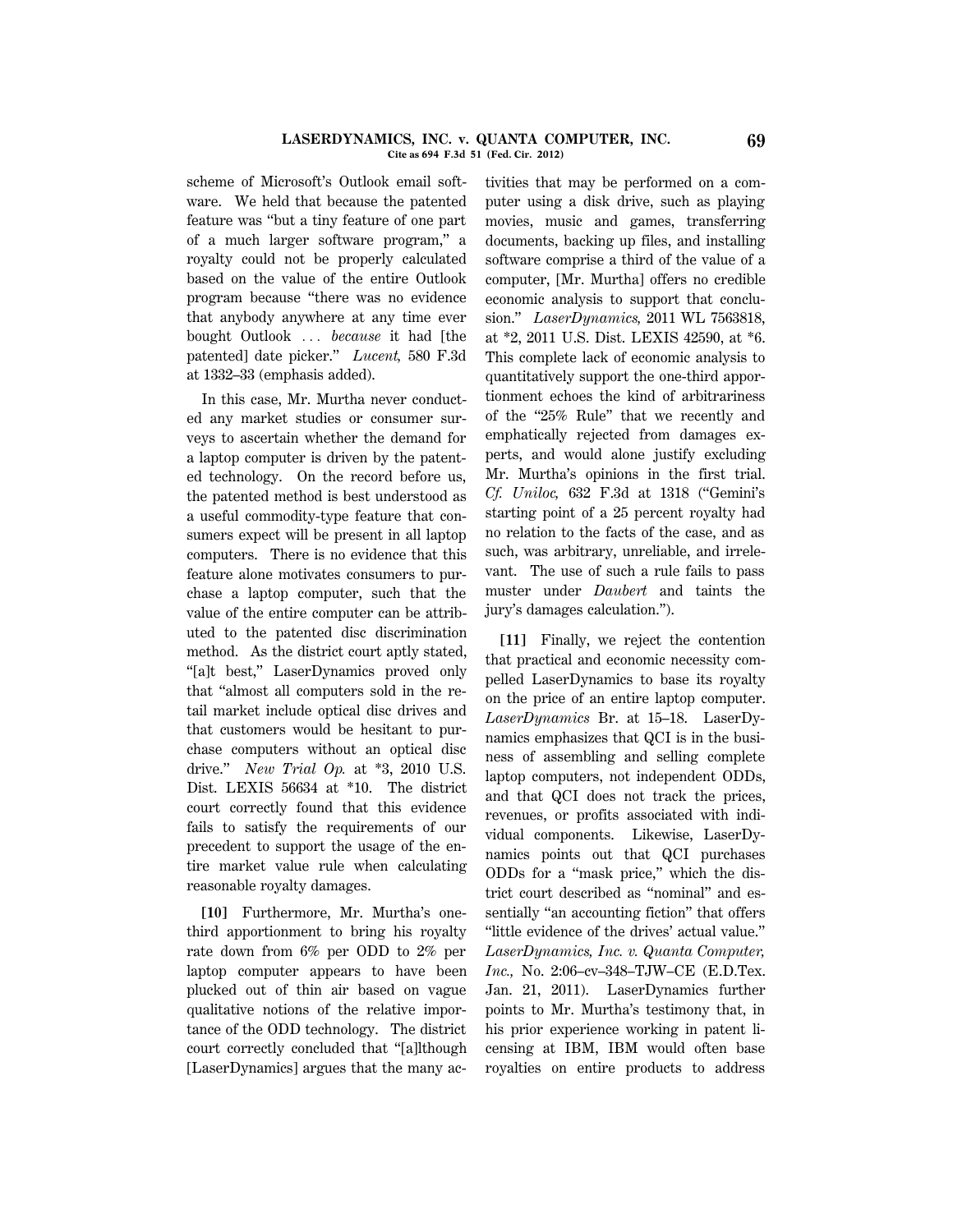such accounting difficulties. Thus, Laser-Dynamics concludes that the parties would have had to use the value of the entire laptop computer as the royalty base in structuring a hypothetical license agreement, as it reflects the only true market value of anything that QCI sells.

LaserDynamics overlooks that a perunit running royalty is not the only form of a reasonable royalty that the parties might have agreed to in a hypothetical negotiation. An alternate form is evidenced by the many license agreements to the '981 Patent in the record for lump sum royalties that are not calculated as a percentage of *any* component or product, which immediately belies the argument that using a laptop computer as the royalty base is ''necessary.'' LaserDynamics' necessity argument also fails to address the fundamental concern of the entire market value rule, since permitting LaserDynamics to use a laptop computer royalty base does not ensure that the royalty rate applied thereto does not overreach and encompass components not covered by the patent. That is, if difficulty in precisely identifying the value of the ODDs is what justifies using complete laptop computers as the royalty base, when it comes time to then apportion a royalty rate that accounts for the ODD contribution only, the exceedingly difficult and error-prone task of discerning the ODD's value relative to all other components in the laptop remains.

Moreover, LaserDynamics provides no reason that QCI's own lack of internal tracking and accounting of individual components or its ''mask price'' purchases precludes LaserDynamics from deriving or obtaining accurate information concerning ODD values from third parties, industry practices, etc. LaserDynamics in fact did obtain and use alternative pricing information from Sony-made ODDs in the second trial. As explained below, this Sony-made ODD pricing information was not per se unreliable, as the jury was entitled to weigh it against QCI's competing views of appropriate ODD pricing. Thus, we see no reason to establish a necessity-based exception to the entire market value rule for LaserDynamics in this case.

## 2. The Grant of a New Trial

**[12]** Having established that LaserDynamics' theory of damages was legally unsupportable, we turn to the question of whether the district court abused its discretion in granting QCI's post-verdict motion and offering LaserDynamics a choice between a new damages trial and a remittitur of the damages verdict to \$6.2 million. While LaserDynamics is correct that QCI made no pre-verdict objection or raised any challenge whatsoever to Mr. Murtha's testimony on an entire market value rule theory, under Fifth Circuit law this ostensible waiver by QCI does not preclude the district court from exercising its discretion to consider the issue. *See Garriott v. NCsoft Corp.,* 661 F.3d 243 (5th Cir.2011) (finding that an otherwise waived argument made in a motion for a new trial was properly addressed and preserved when the district court exercised its discretion to consider the issue in its opinion denying the motion).

**[13]** The Fifth Circuit has determined that ''[a] district court has discretion to consider new theories raised for the first time in a post-trial brief,  $\ldots$  and an issue first presented to the district court in a post-trial brief is properly raised below when the district court exercises its discretion to consider the issue.'' *Quest Medical, Inc. v. Apprill,* 90 F.3d 1080, 1087 (5th Cir.1996) (citations omitted). In this case, whether or not the district court could have deemed QCI's entire market value rule arguments waived and ignored them, it did not. In light of QCI's post-trial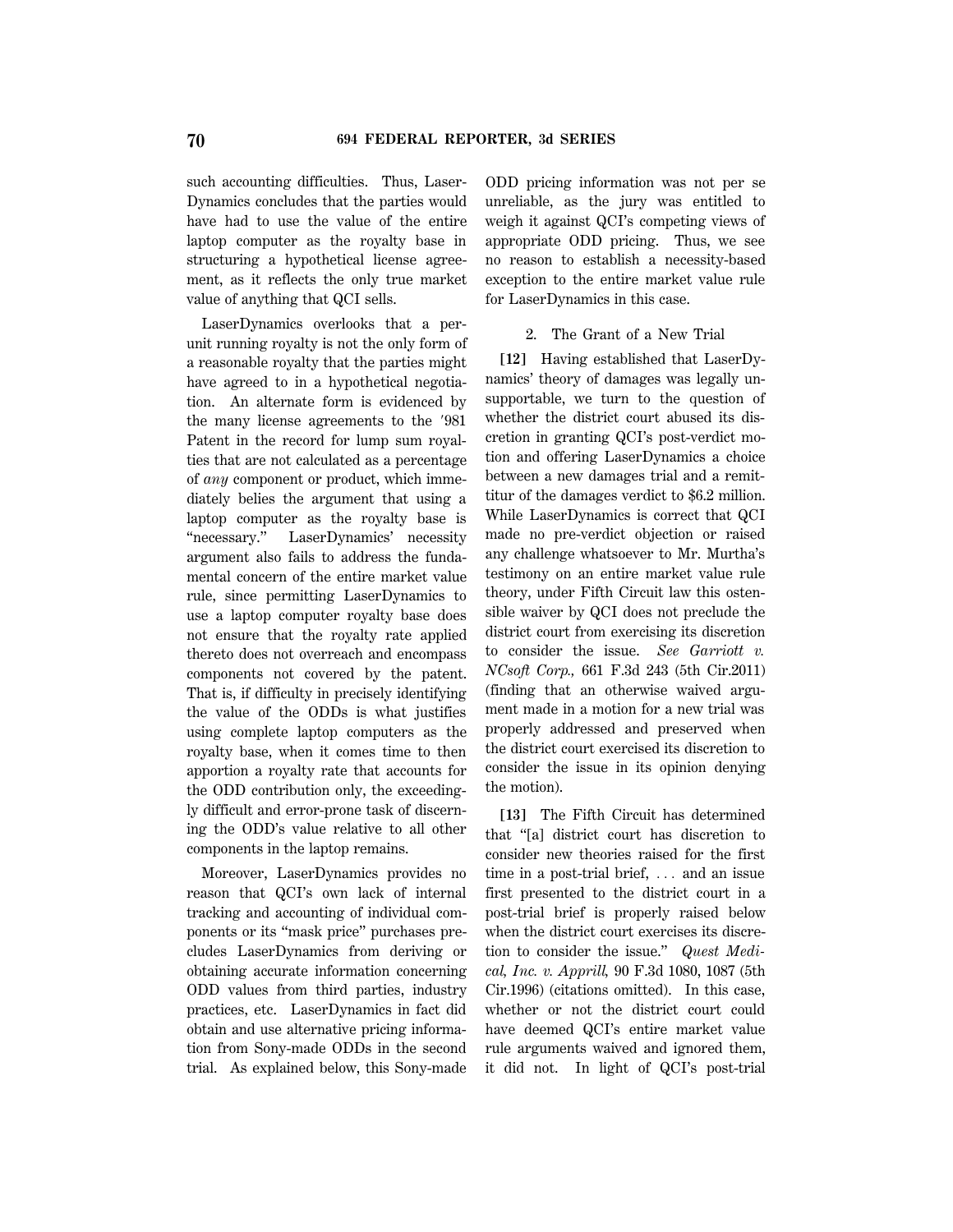#### **LASERDYNAMICS, INC. v. QUANTA COMPUTER, INC. 71 Cite as 694 F.3d 51 (Fed. Cir. 2012)**

briefing, the district court identified the error of permitting the entire market value rule theory to go to the jury, and exercised its discretion to correct the error. We find no abuse of discretion in the district court's decision to grant QCI's motion for a remittitur or a new trial under these circumstances, and we therefore affirm the district court on this point.

# B. QCI Has an Implied License to Assemble Laptops Using ODDs from QSI via Philips and Sony/NEC/Optiarc

**[14]** QCI contends that it has an implied license to assemble laptop computers for its customers that include the accused ODDs assembled by QSI for Philips or Sony/NEC/Optiarc, pursuant to Philips's and Sony/NEC/Optiarc's ''have made'' rights under their patent license agreements with LaserDynamics. The QSI-assembled ODDs at issue are sold by Philips or Sony/NEC/Optiarc either directly to QCI or indirectly to QCI via QCI's customers such as Dell and HP, as directed by QCI's customers. ''The existence *vel non*

**5.** At oral argument before this court, counsel for LaserDynamics for the first time argued that the district court merely denied QCI's summary judgment motion on these issues, but did not also enter summary judgment against QCI, and that such a supposed denial of summary judgment cannot be appealed to us after a trial where QCI did not take further steps to preserve the issue. *Oral Arg.* at 11:18–13:57. QCI's briefing repeatedly characterized the district court's order as entering summary judgment against QCI, but LaserDynamics made no challenge to this characterization until oral argument. A subsequent motion refining this argument and seeking to dismiss these portions of QCI's appeal for lack of jurisdiction was filed on March 23, 2012.

LaserDynamics' belated argument hinges on an incorrect premise. The district court's order plainly went further than denying QCI's motion and made affirmative rulings on these issues as a matter of law. *See LaserDynamics,* 2009 WL 3763444, at \*1, 2009 U.S. Dist. of an implied license is a question of law that we review *de novo.'' Anton/Bauer, Inc. v. PAG, Ltd.,* 329 F.3d 1343, 1348 (Fed.Cir.2003).

At oral argument before this court, counsel for QCI explained that the vast majority of the allegedly infringing ODDs would be covered under QCI's implied license theory, and that QCI's arguments concerning patent exhaustion pertain to only those same ODDs. *Oral* Arg. at 0:30– 1:30, *available at* http://oralarguments. cafc.uscourts.gov/default.aspx?fl=2011–

1440.mp3. Because we find that QCI has an implied license, we do not reach QCI's patent exhaustion arguments.**<sup>5</sup>**

The district court relied solely on *E.I. du Pont de Nemours & Co. v. Shell Oil Co.,* 498 A.2d 1108 (Del.1985), in finding that ''the Quanta defendants do not have an implied license with respect to drives that are manufactured by QSI and eventually sold to QCI (or another Quanta entity), notwithstanding the fact that those drives are sold through Philips or Sony/NEC/Optiarc, two of [LaserDynam-

LEXIS 115848, at \*3–5. The district court indicated that ''for purposes of trial, the court advises the parties of the following *holdings,*'' e.g., ''the Quanta defendants do not have an implied license with respect to drives that are manufactured by QSI and eventually sold to QCI (or another Quanta entity), notwithstanding the fact that those drives are sold through Philips or Sony/NEC/Optiarc, two of [Laser-Dynamics'] licensees.'' *Id.* Thus, LaserDynamics' citing to *Ortiz v. Jordan*, - U.S. ––––, 131 S.Ct. 884, 889, 178 L.Ed.2d 703 (2011), for the proposition that an appellate court has no jurisdiction over a denial of summary judgment following a trial on the merits is to no avail. Fed.R.Civ.P. 56(f) permits the district court to enter summary judgment in favor of a non-moving party, and LaserDynamics points to nowhere in the record where it objected to any procedural defect in the district court's doing so. On this record, we see no genuine disputes of material fact that would preclude us from reversing the district court on the implied license issue.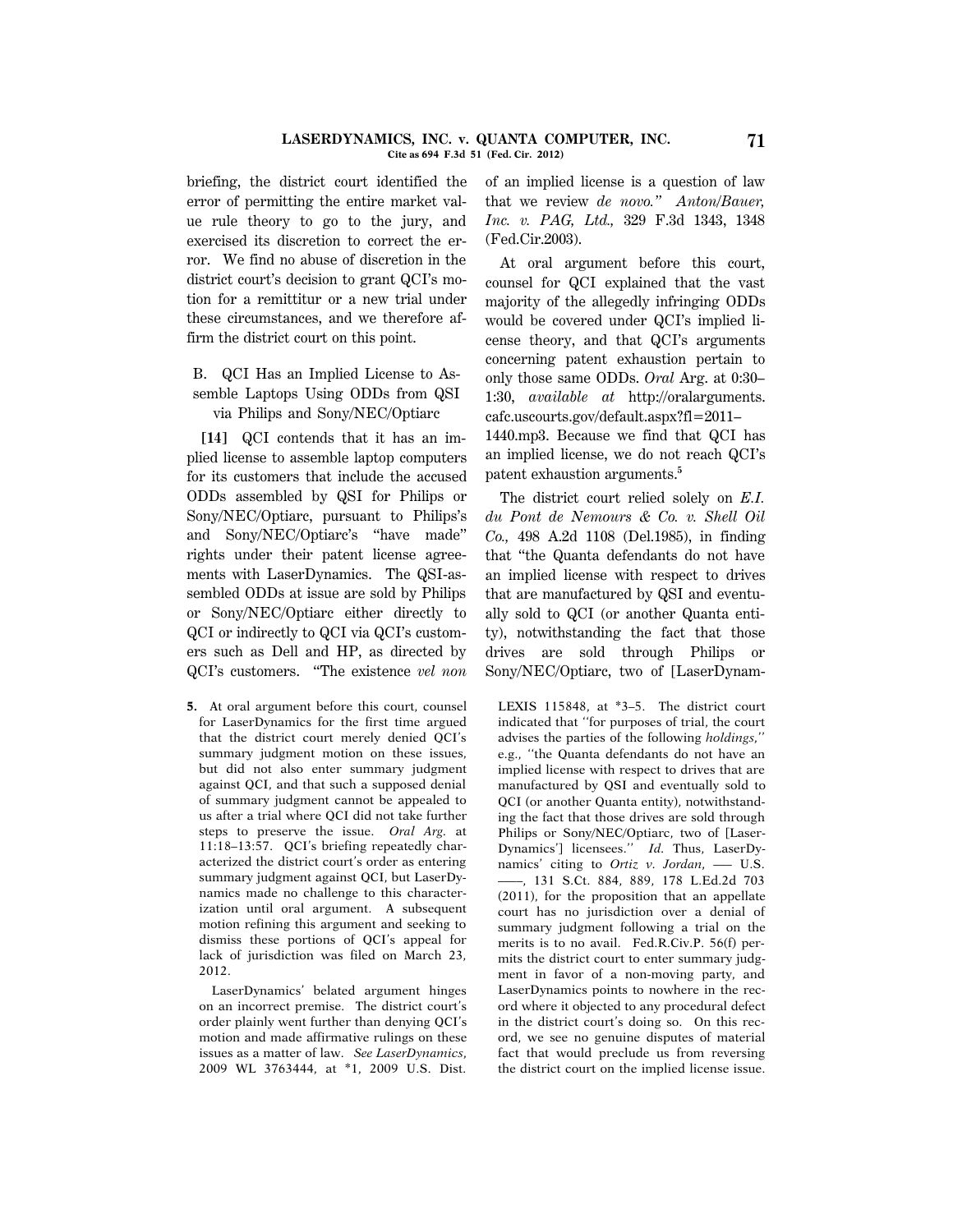ics'] licensees.'' *Pre–Trial Op.* at \*1, 2009 U.S. Dist. LEXIS 115848 at \*4 (citing *du Pont,* 498 A.2d at 1116). According to the district court, ''[t]he effect of such transactions is to grant an impermissible sublicense.'' *Id.* We disagree.

In *du Pont,* E.I. Du Pont de Nemours and Company, Inc. (''Du Pont'') had entered into a license agreement with Shell Oil Company (''Shell'') permitting Shell to ''make, have made, use and sell for use or resale'' an insecticide product covered by Du Pont's patent. 498 A.2d at 1110. The license agreement expressly prohibited any sublicensing by Shell. *Id.* Union Carbide Agricultural Corporation, Inc. (''Union Carbide'') later sought permission from Shell to produce the patented insecticide, but Shell declined due to the prohibition on sublicensing in its licensed agreement with Du Pont. *Id.* at 1111. Instead, Shell and Union Carbide came up with the following arrangement: (1) Union Carbide would manufacture the insecticide under the "have made" provision of the license agreement between Shell and Du Pont, then (2) Shell would immediately sell back the insecticide to Union Carbide pursuant to Shell's right to ''sell for use or resale.'' *Id.* at 1111. The minimum amounts of insecticide that Union Carbide agreed to make and the minimum amounts that Shell agreed to sell back to Union Carbide were identical. *Id.* at 1115–16. The Supreme Court of Delaware deemed this arrangement an impermissible sublicense, rather than a permissible exercise of Shell's ''have made" and "sell" rights, because "ultimately, Union Carbide was producing [the insecticide], not for Shell, but rather for itself.'' *Id.* (citing *Carey v. United States,* 326 F.2d 975, 979 (Ct.Cl.1964) (explaining that ''the test is, whether the production is by or for the use of the original licensee or for the sublicensee himself or for someone else'')).

The case before us presents a different situation from that in *du Pont.* The ODDs provided to QCI via Philips and Sony/NEC/Optiarc were undoubtedly assembled by QSI for Philips and Sony/NEC/Optiarc, not for QSI or QCI. Even though the ODDs made by QSI were in reality shipped directly from QSI to QCI, the substance of the transactions make clear that QSI's manufacture of the ODDs was limited to the needs and requests of Philips and Sony/NEC/Optiarc. QSI had no unfettered ability to make more ODDs than were ordered from it. Nothing in the record suggests that this overall arrangement is designed to circumvent the terms of the patent licenses between LaserDynamics and Philips or Sony/NEC/Optiarc. Indeed, the shipping and manufacturing arrangements involved in this case reflect typical on-time delivery logistics of modern industrial reality.

The apposite precedent is our decision in *Cyrix Corp. v. Intel Corp.,* 77 F.3d 1381 (Fed.Cir.1996). That case involved Cyrix Corporation (''Cyrix''), a designer and seller of microprocessors, contracting with other companies to manufacture integrated circuit chips containing the Cyrix-designed microprocessors, then selling the chips back to Cyrix. *Id.* at 1383. Cyrix used manufacturers that were licensed under patents owned by Intel, including SGS– Thomson Microelectronics, Inc. ("ST"). *Id.* ST had acquired by assignment a license from Intel "to make, have made ... [and] sell'' the patented chips. *Id.* ST could not itself fulfill Cyrix's orders, however, and, relying on its ''have made'' rights, arranged for its Italian non-subsidiary affiliate company (''ST–Italy'') to manufacture the chips, which ST then sold to Cyrix. *Id.* The district court distinguished this situation from that in *du Pont* and held that ST did not exceed its rights under the Intel license by having ST–Italy make the chips for ST to sell to Cyrix. *Id.*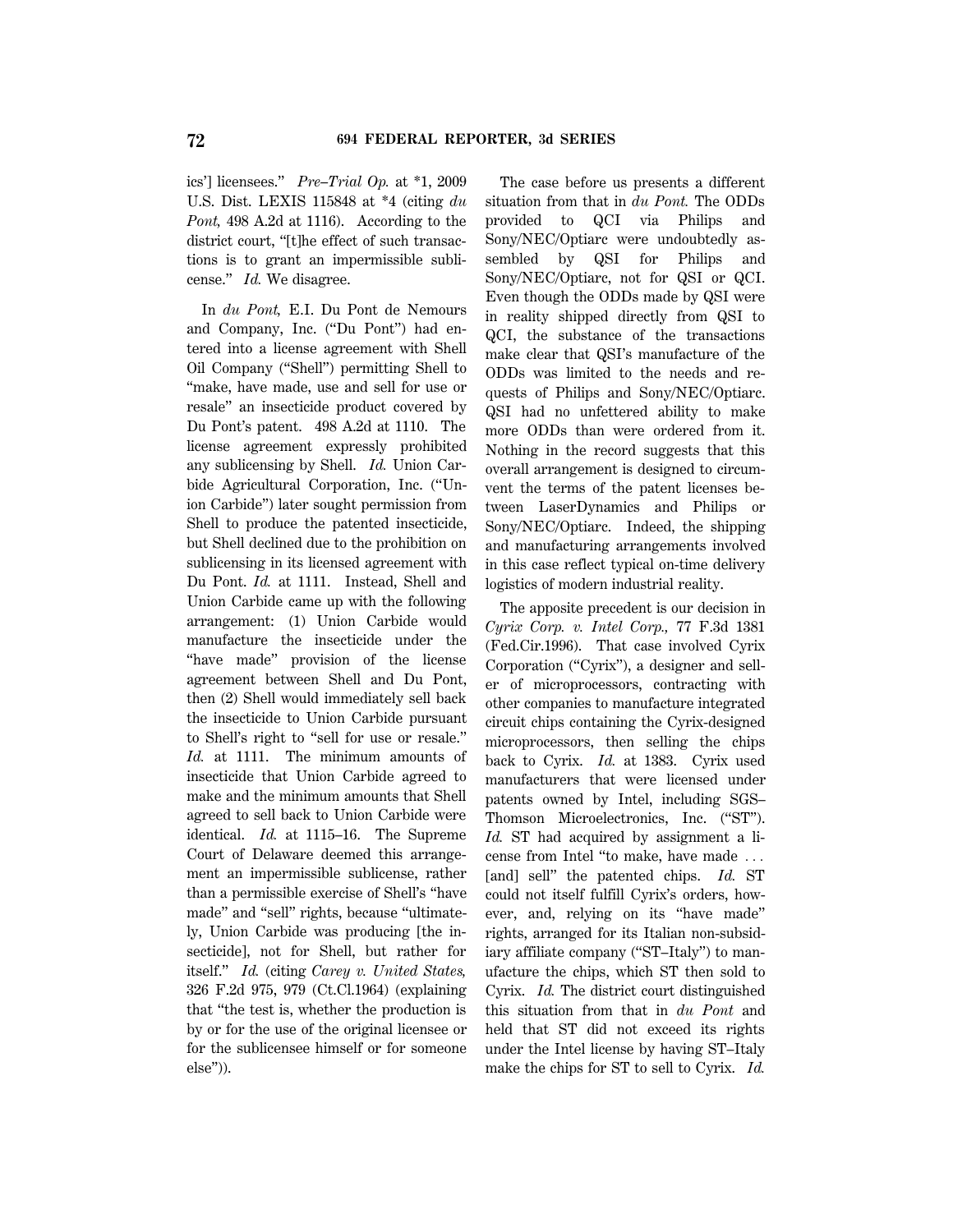at 1384. Cyrix and ST were both found to not infringe Intel's patents on this basis.

We affirmed, rejecting Intel's argument that the arrangement among ST, ST–Italy, and Cyrix was a mere paper transaction a ''sham'' designed to circumvent Intel's license to ST. *Id.* at 1387–88. We endorsed the district court's reasoning that, unlike in *du Pont*, "[t]he production of the [chips] is for the use of ST, the original licensee, and not for the use of ST–Italy.'' *Id.* at 1387. As we explained, "[i]f the facts in this case had been that Cyrix made the product for ST under ST's 'have made' rights and then ST sold the product back to Cyrix, then they would have been analogous to those in *du Pont,* but those are not our facts.'' *Id.* at 1388.

**[15]** This case likewise presents no ''sham'' transaction as in *du Pont.* QSI made the ODDs at issue here to fulfill bona fide orders from licensees Philips and Sony/NEC/Optiarc. The ODDs were then sold to QCI by the licensees. QCI did not make the ODDs for Philips or Sony/NEC/Optiarc and then immediately purchase the ODDs back so as to effectively receive a sublicense and obtain as many ODDs as it wanted. Rather, as in *Cyrix,* the manufacture of the ODDs by QSI and their eventual sale to QCI for incorporation into laptop computers, all via Philips and Sony/NEC/Optiarc, were legitimate and separate business transactions that did not expand or circumvent the patent licenses. *Id.* at 1387–88 ("The two agreements, one permitting ST–Italy to manufacture microprocessors for ST and the other providing for ST's sale of microprocessors to Cyrix, were separate business transactions.''). Both the manufacture and sale of the ODDs were valid exercises of the ''have made'' and ''sell'' rights, respectively, under the license agreements in this case. We therefore conclude that QCI has an implied license to the '981 Patent with respect to the ODDs made by QSI and sold to QCI via Philips or Sony/NEC/Optiarc.

# C. The District Court Properly Denied QCI's Motion for JMOL of Non– Infringement

**[16]** QCI contends that LaserDynamics' evidence at the first trial was inadequate to prove direct infringement by end users of the accused laptops of asserted claim 3 under the district court's claim constructions. As discussed above, claim 3 requires, *inter alia,* the steps of ''processing an optical signal reflected from encoded pits on an optical disk until total number of data layers and pit configuration standard of the optical disk is identified'' and ''collating the processed optical signal with an optical disk standard data which is stored in a memory.'' The district court construed the phrase ''encoded pits on an optical disc'' to mean ''depression[s] in the surface of the disc which represent[ ] data or information'' *Markman Order,* at \*4, 2008 U.S. Dist. LEXIS 63498 at \*13. The step of ''collating the processed optical signal with an optical disk standard data which is stored in a memory'' was construed to mean ''comparing the processed optical signal with an optical disk standard data stored on a memory.'' *Id.* at \*5, 2008 U.S. Dist. LEXIS 63498 at \*15.

QCI does not challenge the district court's claim constructions, but only whether the trial record supports the jury's verdict of infringement. Contrary to QCI's argument, nothing in these claim constructions dictates that the arrangement of depressions be ''identified'' or ''recognized'' in any particular manner. Substantial evidence exists to show that the industry standards for various optical discs require specified arrangements of the depressions horizontally as well as specified depths of the data layers. The record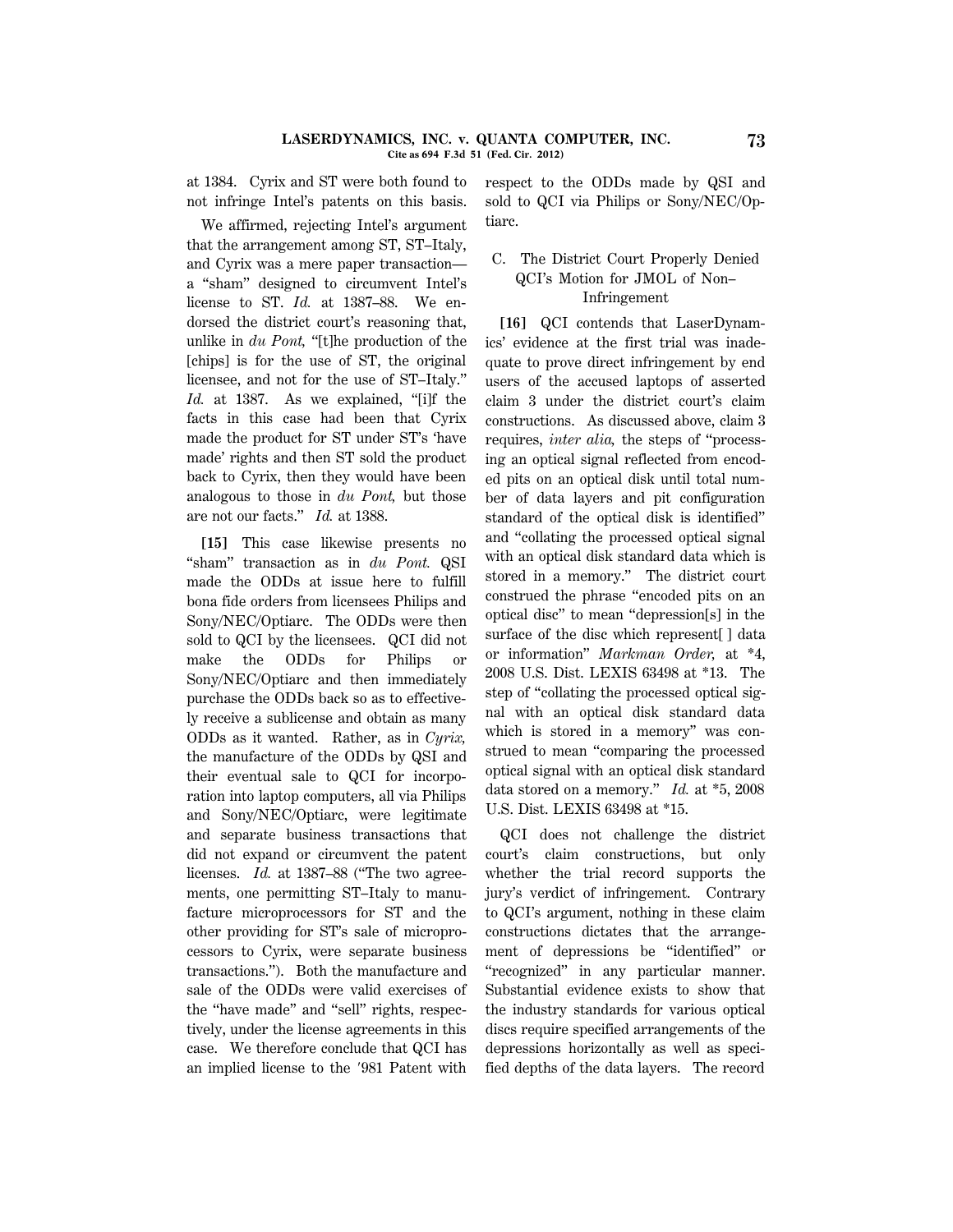amply supports that the depth of the data layer precisely correlates to the pit configuration arrangement, such that the measurement of the depth (via a counter value) *is* a measurement of the pit arrangement. Under the claim constructions, the jury was entitled to find infringement on this basis, and we therefore affirm the district court's denial of QCI's motion for JMOL of non-infringement.

# D. The District Court's Jury Instruction Does Not Alone Warrant a New Trial on Liability

As discussed above, upon perceiving a change in position by QCI concerning the frequency with which QCI's ODDs were obtained via a buy/sell arrangement, the district judge instructed the jury as follows: ''this constitutes a significant change in the testimony, and no documents have been produced to support that, and that you may take this instruction into account in judging the credibility of all of this witness' testimony and all other Quanta Computer's positions in this case.'' A34– 35. QCI contends that this instruction so unfairly prejudiced QCI that only a new trial could rectify the error.

**[17–20]** Since QCI did not object at trial, we review the district court's instruction for plain error. *Rodriguez v. Riddell Sports, Inc.,* 242 F.3d 567, 579 (5th Cir. 2001). Plain error is ''clear'' or ''obvious'' and must affect substantial rights. *Id.* (quoting *United States v. Calverley,* 37 F.3d 160, 162–64 (5th Cir.1994)). Such error is reversible only if it ''seriously affect[s] the fairness, integrity, or public reputation of judicial proceedings.'' *Id.* (citations omitted). Although a district court is afforded broad discretion over the manner in which trial is conducted, and may intervene to help expand upon or clarify witness testimony and evidence, such intervention "may not come at the cost of strict impartiality.'' *Id.* (quoting *United States v. Saenz,* 134 F.3d 697, 702 (5th Cir.1998)). Thus, ''[i]n reviewing a claim that the trial court appeared partial, this court must determine whether the judge's behavior was so prejudicial that it denied the [defendant] a fair, as opposed to a perfect, trial.'' *Id.* (citations and internal quotation marks omitted). In performing this review, we must consider the district court's actions in light of the entire trial record and consider the totality of the circumstances. *Saenz,* 134 F.3d at 702.

**[21]** Our review of the record shows that QCI made different representations concerning the frequency with which its ODD purchases were made via buy/sell arrangements. It is not the same to suggest that a certain method is ''one way'' business is done when in fact it is the predominant way—85% of the time—that business is done. Nevertheless, the district court's response to this potential inconsistency was harsh and prejudicial to QCI. The question of whether there was any inconsistency here, and the associated questions of credibility, should have been for the jury to decide. It is one thing to point out a potential inconsistency to the jury and to raise an associated question of credibility. But it was error to instruct the jury to ''take this instruction into account in judging the credibility of  $\ldots$  *all other Quanta Computer's positions in this case.*'' A34–35 (emphasis added).

**[22]** Notwithstanding whether there was any inconsistency in QCI's positions, on the balance, we do not view the district court's instruction to constitute plain error that standing alone warrants a new trial. QCI was given a second trial on the issue of damages, which cured any prejudice that the district court's instruction might have caused in that regard. As for infringement liability, a portion of the case put on through entirely different wit-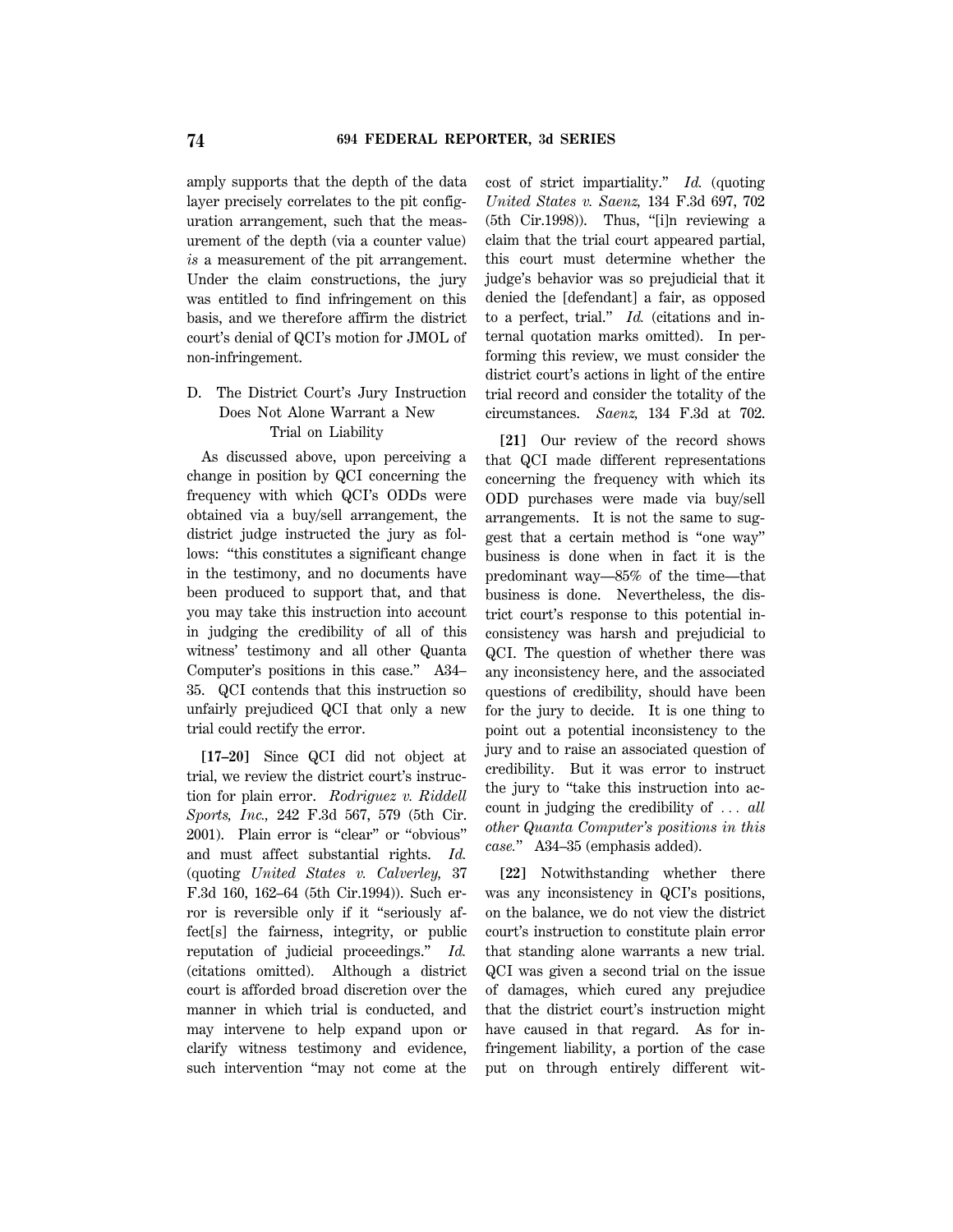#### **LASERDYNAMICS, INC. v. QUANTA COMPUTER, INC. 75 Cite as 694 F.3d 51 (Fed. Cir. 2012)**

nesses, we are not convinced that the instruction, in context, was so severe as to prevent QCI from a receiving a ''fair, as opposed to a perfect, trial'' on infringement. *Rodriguez,* 242 F.3d at 579 (citations omitted). However, if the same testimony is introduced at a subsequent trial, the court must leave to the jury the decision whether any inconsistency exists.

# E. The District Court Erred By Setting the Hypothetical Negotiation Date as August 31, 2006

During both trials, QCI was bound by the district court's ruling that the hypothetical negotiation date for purposes of the *Georgia–Pacific* reasonable royalty analysis was August 2006—i.e., when the lawsuit was filed. The district court reasoned that since QCI was being accused of active inducement of infringement, which requires knowledge of the patent, and since QCI was not notified of the patent until August 2006, this date was when QCI first became liable to LaserDynamics. Based in large part on this late date, LaserDynamics' expert Mr. Murtha testified that he disregarded almost all of LaserDynamics' twenty-nine licenses in evidence that were executed earlier, reasoning that the economic landscape had since changed.

**[23]** We have explained that ''[t]he correct determination of [the hypothetical negotiation] date is essential for properly assessing damages.'' *Integra Lifesciences I, Ltd. v. Merck KGaA,* 331 F.3d 860, 870 (Fed.Cir.2003). In general, the date of the hypothetical negotiation is the date that the infringement began. *See Georgia–Pacific,* 318 F.Supp. at 1123. We have consistently adhered to this principle. *See, e.g., Applied Med. Res. Corp. v. U.S. Surgical Corp.,* 435 F.3d 1356, 1363–64 (Fed. Cir.2006) (''[T]he hypothetical negotiation relates to the date of first infringement.''); *State Indus., Inc. v. Mor–Flo Indus., Inc.,*

883 F.2d 1573, 1580 (Fed.Cir.1989) (''The determination of a reasonable royalty  $\ldots$ [is based] on what a willing licensor and licensee would bargain for at hypothetical negotiations on the date infringement started.'').

**[24–26]** We have also been careful to distinguish the hypothetical negotiation date from other dates that trigger infringement liability. For example, the sixyear limitation on recovery of past damages under 35 U.S.C. § 286 does not preclude the hypothetical negotiation date from taking place on the date infringement began, even if damages cannot be collected until some time later. *See Wang Labs., Inc. v. Toshiba Corp.,* 993 F.2d 858, 870 (Fed.Cir.1993). Similarly, the failure to mark a patented product or prove actual notice of the patent pursuant to 35 U.S.C. § 287 precludes the recovery of damages prior to the marking or notice date, but the hypothetical negotiation date may nevertheless be properly set before marking or notice occurs. *Id.* ("The court confused limitation on damages due to lack of notice with determination of the time when damages first began to accrue, and it is the latter which is controlling in a hypothetical royalty determination.''). In sum, ''[a] reasonable royalty determination for purposes of making a damages evaluation must relate to the time infringement occurred, and not be an after-the-fact assessment.'' *Riles v. Shell Exploration & Prod. Co.,* 298 F.3d 1302, 1313 (Fed.Cir.2002) (citing *Hanson v. Alpine Valley Ski Area, Inc.,* 718 F.2d 1075, 1079 (Fed.Cir.1983) (''The key element in setting a reasonable royalty  $\ldots$  is the necessity for return to the date when the infringement began.'')).

**[27–29]** Here, there is no dispute that while QCI first became liable for active inducement of infringement in August 2006, QCI's sales of accused laptop computers into the United States began caus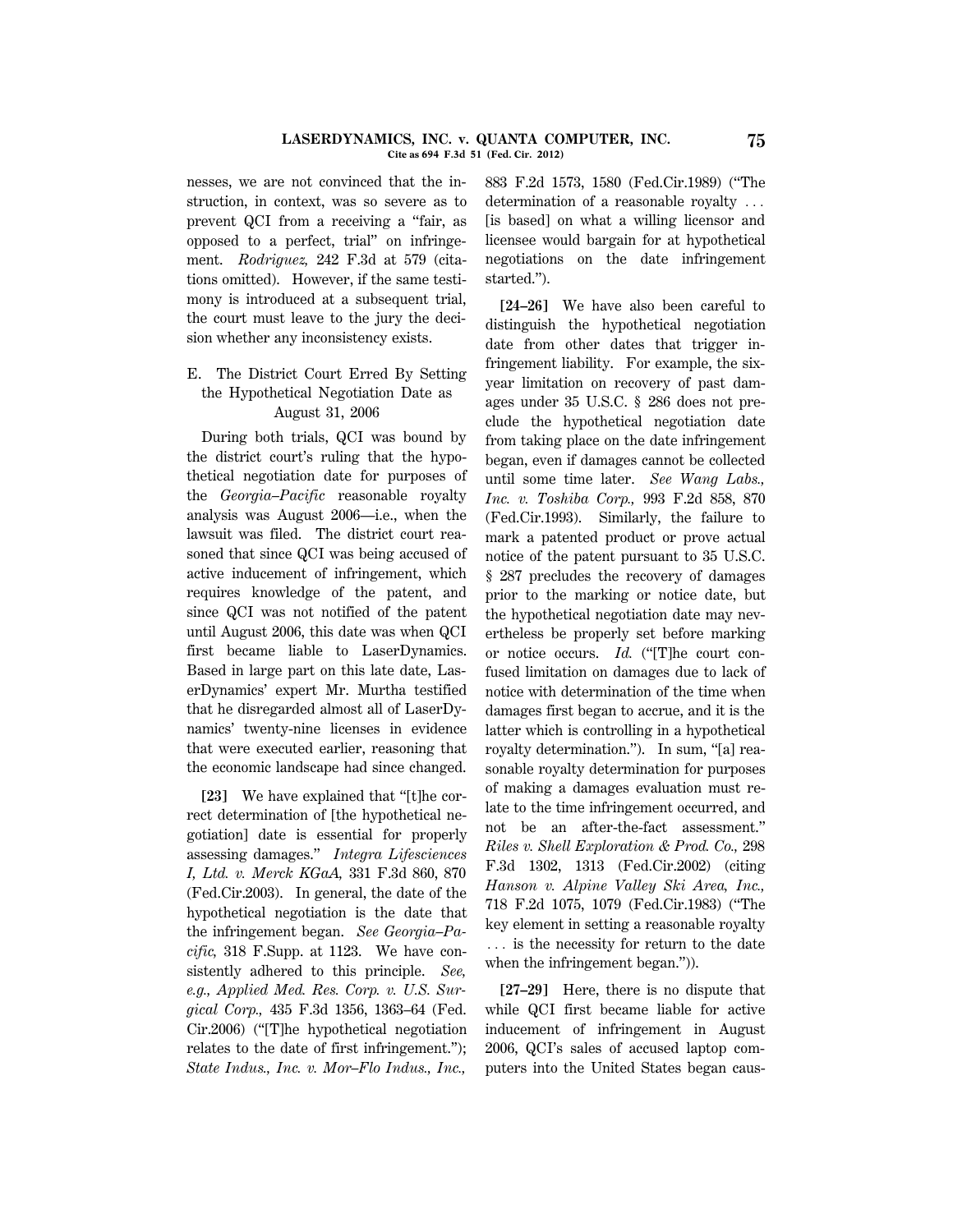ing the underlying direct infringement by end users in 2003. From the premise that the hypothetical negotiation must focus on the ''date when the infringement began,'' *Hanson,* 718 F.2d at 1079, we note that active inducement of infringement is, by definition, conduct that causes and encourages infringement. 35 U.S.C. § 271(b) (''Whoever actively induces infringement of a patent shall be liable as an infringer.''). While active inducement can ultimately lead to direct infringement, absent direct infringement there is no compensable harm to a patentee. *See Aro Mfg. Co. v. Convertible Top Replacement Co.,* 377 U.S. 476, 500, 84 S.Ct. 1526, 12 L.Ed.2d 457 (1964) (''It is true that a contributory infringer is a species of joint-tortfeasor, who is held liable because he has contributed with another to the causing of a single harm to the plaintiff.''). Thus, we hold that in the context of active inducement of infringement, a hypothetical negotiation is deemed to take place on the date of the first direct infringement traceable to QCI's first instance of inducement conduct—in this case, 2003.

Our holding is consistent with the purpose of the hypothetical negotiation framework, which seeks to discern the value of the patented technology to the parties in the marketplace when infringement began. In considering the fifteen *Georgia–Pacific* factors, it is presumed that the parties had full knowledge of the facts and circumstances surrounding the infringement at that time. Indeed, the basic question posed in a hypothetical negotiation is: if, on the eve of infringement, a willing licensor and licensee had entered into an agreement instead of allowing infringement of the patent to take place, what would that agreement be? This question cannot be meaningfully answered unless we also presume knowledge of the patent and of the infringement at the time the accused inducement conduct began. Were we to permit a later notice date to serve as the hypothetical negotiation date, the damages analysis would be skewed because, as a legal construct, we seek to pin down how the prospective infringement might have been avoided via an out-of-court business solution. *See Wordtech Sys. v. Integrated Networks Solutions, Inc.,* 609 F.3d 1308, 1319 (Fed.Cir.2010) (''The hypothetical negotiation 'attempts to ascertain the royalty upon which the parties would have agreed had they successfully negotiated an agreement just before infringement began,' and 'necessarily involves an element of approximation and uncertainty.'" (quoting Lu*cent,* 580 F.3d at 1324–25)). It also makes sense that in each case there should be only a single hypothetical negotiation date, not separate dates for separate acts of infringement, and that a direct infringer or someone who induced infringement should pay the same reasonable royalty based on a single hypothetical negotiation analysis.

Lastly, QCI points out that the accused ODDs were manufactured by QSI as early as 2001, and urges us to deem 2001 the date of first infringement for the hypothetical negotiation. However, it is QCI that is accused of active inducement here, and the record shows that QCI and QSI are related but independently operated companies, and that QCI does not own a controlling interest in QSI. Thus, there is no basis on which to further push back the hypothetical negotiation date to 2001. *See BMC Res., Inc. v. Paymentech, LP,* 498 F.3d 1373, 1380–82 (Fed.Cir.2007) (declining to impute responsibility for allegedly infringing conduct from one party to another).

Because our decision alters the time period when the analysis under *Georgia– Pacific* is to take place, we remand for a new trial on damages pursuant to the 2003 hypothetical negotiation date with respect to those accused laptop computers not en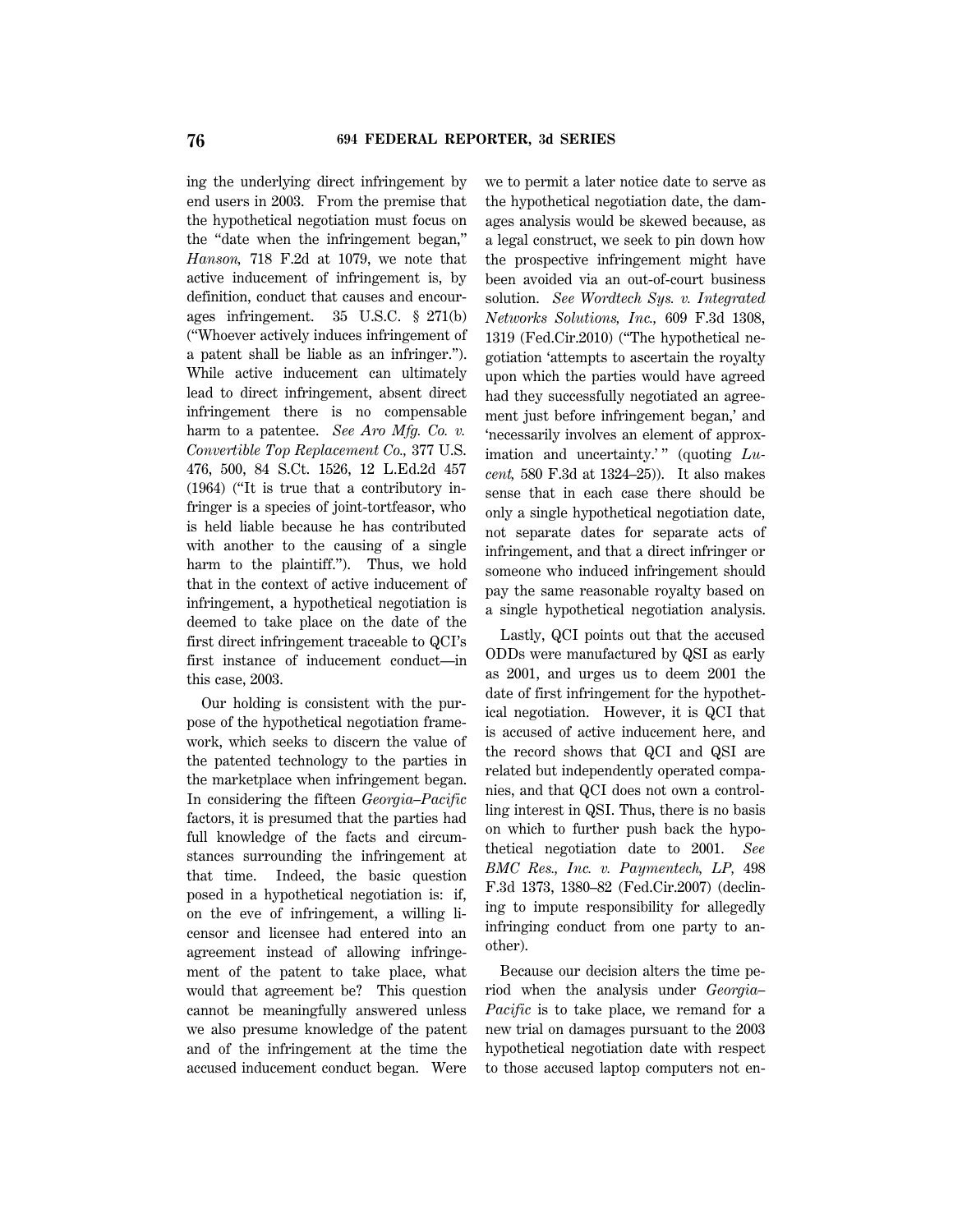compassed by QCI's implied license as discussed above.

# F. The District Court Erred in Admitting the BenQ Settlement Agreement

**[30]** Before the second trial, QCI filed a motion *in limine* seeking to exclude the 2006 LaserDynamics–BenQ settlement agreement from evidence pursuant to Federal Rule of Evidence 403. QCI's motion emphasized the unique circumstances of the BenQ settlement, which was entered into on the eve of trial after BenQ had been repeatedly sanctioned by the district court. We conclude that the district court abused its discretion in denying QCI's motion and allowing the agreement into evidence.

Rule 403 provides for the exclusion of otherwise relevant evidence when the probative value of that evidence is substantially outweighed by the danger of unfair prejudice, confusing the issues, or misleading the jury. Along these lines, Federal Rule of Evidence 408 specifically prohibits the admission of settlement offers and negotiations offered to prove the amount of damages owed on a claim. The propriety of using prior settlement agreements to prove the amount of a reasonable royalty is questionable. *See, e.g., Rude v. Westcott,* 130 U.S. 152, 164, 9 S.Ct. 463, 32 L.Ed. 888 (1889) (''[A] payment of any sum in settlement of a claim for an alleged infringement cannot be taken as a standard to measure the value of the improvements patented, in determining the damages sustained by the owners of the patent in other cases of infringement.''); *Deere & Co. v. Int'l Harvester Co.,* 710 F.2d 1551, 1557 (Fed.Cir.1983) (holding that ''as the White license was negotiated against a backdrop of continuing litigation and [defendant's] infringement of the Schreiner patent, the district court could properly discount the probative value of the White license with regard to a reasonable royalty''); *see also Hanson,* 718 F.2d at 1078–79 (observing that ''license fees negotiated in the face of a threat of high litigation costs may be strongly influenced by a desire to avoid full litigation'' and ''should not be considered evidence of an established royalty'' (quoting *Panduit Corp. v. Stahlin Bros. Fibre Works, Inc.,* 575 F.2d 1152, 1164 n. 11 (6th Cir.1978) (Markey, J.))). The notion that license fees that are tainted by the coercive environment of patent litigation are unsuitable to prove a reasonable royalty is a logical extension of *Georgia–Pacific,* the premise of which assumes a voluntary agreement will be reached between a willing licensor and a willing licensee, with validity and infringement of the patent not being disputed. *See* 318 F.Supp. at 1120.

Despite the longstanding disapproval of relying on settlement agreements to establish reasonable royalty damages, we recently permitted such reliance under certain limited circumstances. *See ResQNet,* 594 F.3d at 870–72 (explaining that a settlement license to the patents-in-suit in a running royalty form was ''the most reliable license in [the] record'' when compared with other licenses that did not ''even mention[ ] the patents-in-suit or show[ ] any other discernable link to the claimed technology''). We permitted consideration of the settlement license on remand, but we cautioned the district court to consider the license in its proper context within the hypothetical negotiation framework to ensure that the reasonable royalty rate reflects ''the economic demand for the claimed technology.'' *Id.* at 872.

Unlike the license in *ResQNet,* the BenQ settlement agreement is far from being the "most reliable license in [the] record." 594 F.3d at 872. Indeed, the BenQ settlement agreement appears to be the least reliable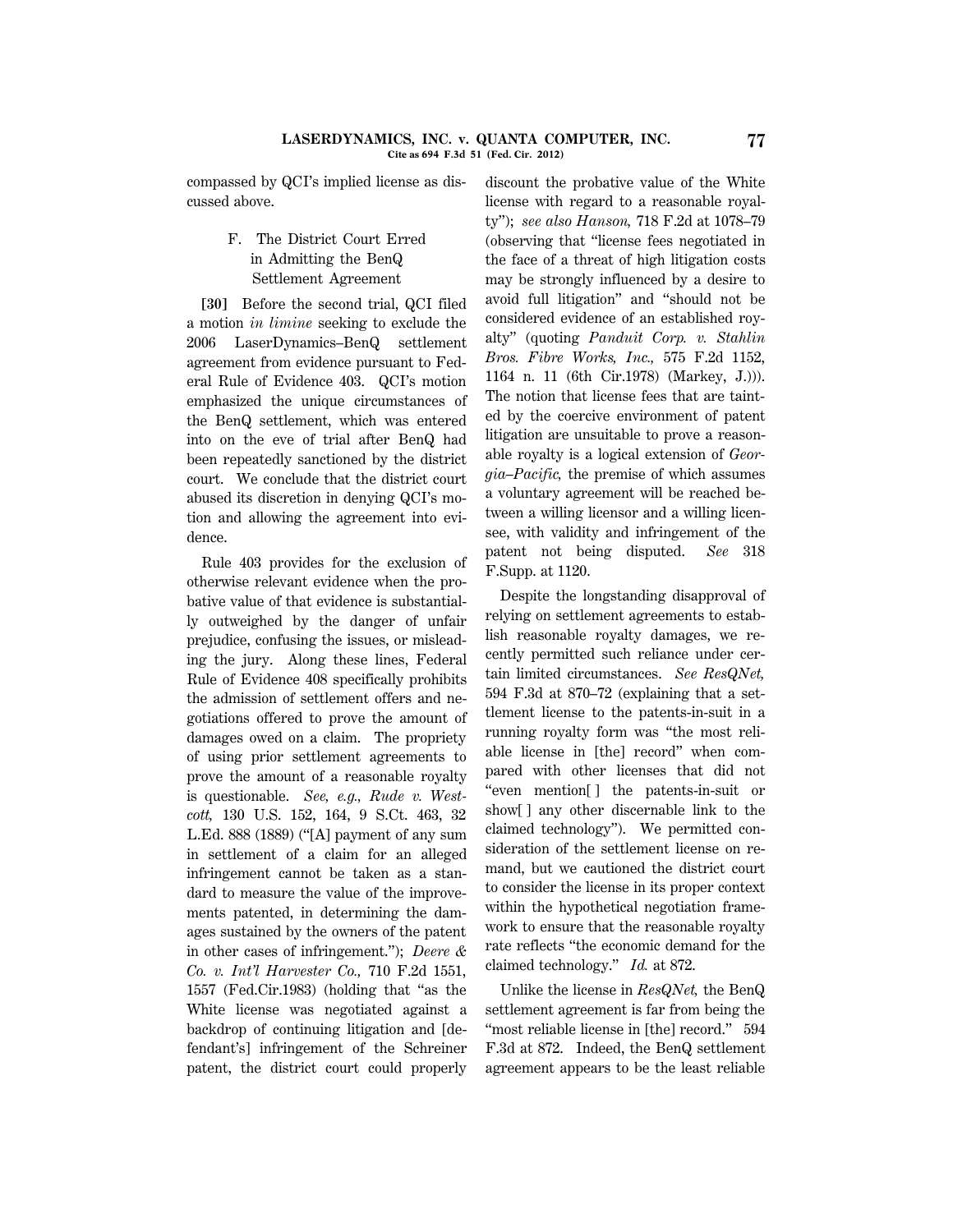license by a wide margin. The BenQ settlement agreement was executed shortly before a trial—a trial in which BenQ would have been at a severe legal and procedural disadvantage given the numerous harsh sanctions imposed on it by the district court. The \$6 million lump sum license fee is six times larger than the next highest amount paid for a license to the patentin-suit, and ostensibly reflects not the value of the claimed invention but the strong desire to avoid further litigation under the circumstances. LaserDynamics executed twenty-nine licenses for the patent-in-suit in total, the vast majority of which are not settlements of active litigation and do not involve the unique coercive circumstances of the BenQ settlement agreement, and which are therefore far more reliable indicators of what willing parties would agree to in a hypothetical negotiation. Additionally, in light of the changing technological and financial landscape in the market for ODDs, the BenQ settlement, entered into a full three years after the hypothetical negotiation date, is in many ways not relevant to the hypothetical negotiation analysis. *See Odetics, Inc. v. Storage Tech. Corp.,* 185 F.3d 1259, 1276–77 (Fed.Cir. 1999) (agreeing with the district court that, for two licenses entered into four and five years after the date of first infringement, ''the age of the license agreements, in the context of the changing technology and 'financial landscape' at issue, made those agreements irrelevant for the hypothetical negotiation analysis''). This record stands in stark contrast to that in *ResQNet,* where a lone settlement agreement stood apart from all other licenses in the record as being uniquely relevant and reliable. This case is therefore well outside the limited scope of circumstances under which we deemed the settlement agreement in *ResQNet* admissible and probative. The probative value of the BenQ settlement agreement is dubious in that it has very little relation to demonstrated economic demand for the patented technology, and its probative value is greatly outweighed by the risk of unfair prejudice, confusion of the issues, and misleading the jury. Fed.R.Evid. 403. Accordingly, we conclude that the district court abused its discretion by admitting the BenQ settlement agreement into evidence, and must exclude the agreement from the proceedings on remand.

# G. The District Court Erred in Admitting Mr. Murtha's Opinions Concerning a 6% Royalty Rate Per \$41 ODD

Because we are remanding to the district court for a new trial on damages under the proper 2003 hypothetical negotiation date, we do not reach QCI's argument that the second jury verdict of an \$8.5 million lump sum lacks evidentiary support, so as to entitle QCI to a \$1.2 million judgment on damages as a matter of law. However, for the purposes of remand, we do reach QCI's *Daubert* challenge to Mr. Murtha's methodology in the second trial and find that the district court erred in allowing the jury to hear his testimony concerning a 6% royalty rate derived from the Sony-made \$41 ODDs.

# 1. Mr. Murtha's Use of the Sony–Made \$41 ODDs

QCI argues that Mr. Murtha's testimony in the second trial was unreliable for using a \$41 per ODD value that was calculated based on a relatively small sample of about 9,000 non-infringing drives made by Sony, not by QSI. *QCI Br.* at 69–70. We disagree.

LaserDynamics contends that the \$41 price of the Sony ODDs was more appropriate than the \$28 mask price used in the first trial with respect to QSI-made ODDs. According to LaserDynamics, since QCI does not track prices and revenues of the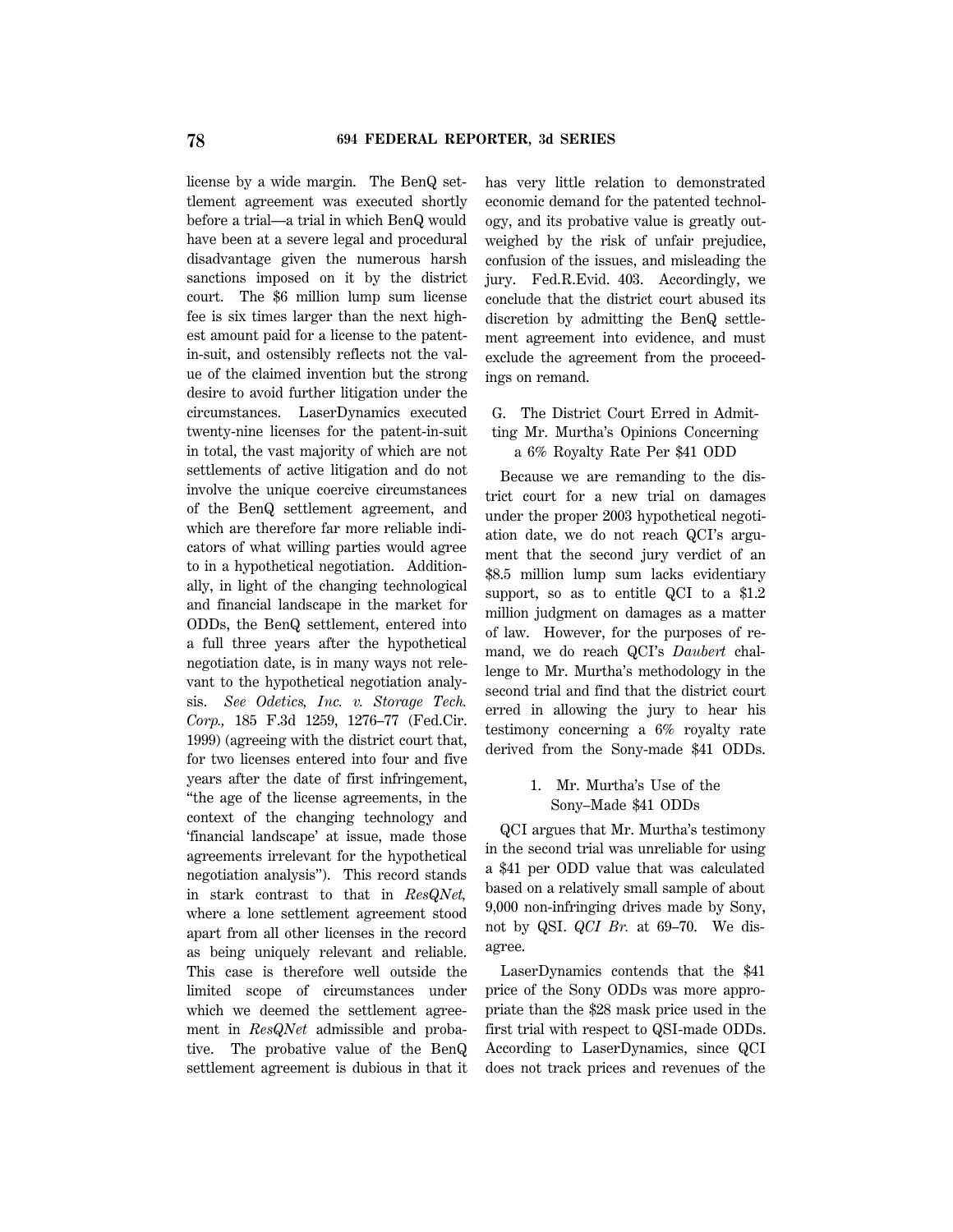#### **LASERDYNAMICS, INC. v. QUANTA COMPUTER, INC. 79 Cite as 694 F.3d 51 (Fed. Cir. 2012)**

ODDs that it buys to incorporate into laptop computers, and does not generally sell stand alone ODDs, the \$41 Sony-made drives that QCI sells as replacement parts better reflect the market value for ODDs independent of the completed laptop computers. QCI counters that the \$41 price was unreliable because it was based on a small sample size of licensed and therefore non-infringing drives, which is irrelevant to the price of the accused drives, and because the record shows that the \$28 mask price of the accused QSI-made drives is always higher than the price to the consumer.

**[31]** As the district court explained, ''[Mr. Murtha's] approach appears to be a reasonable attempt to value [QCI's] drives based on arms-length transactions. Although the jury may ultimately determine that [Mr. Murtha's] approach is unreasonable, the approach is not subject to a *Daubert* challenge.'' *LaserDynamics,* No. 2:06–cv–348–TJW–CE (E.D.Tex. Jan. 21, 2011). We conclude that the district court did not abuse its discretion in declining to exclude Mr. Murtha's use of the \$41 Sonymade ODDs on *Daubert* grounds.

# 2. Mr. Murtha's 6% Royalty Rate Per ODD

QCI contends that Mr. Murtha's opinion that a reasonable royalty in this case would be 6% of each ODD sold within a laptop computer by QCI was unreliable under Federal Rule of Evidence 702 and should have been excluded. We agree.

The first of the fifteen factors in *Georgia–Pacific* is "the royalties received by the patentee for the licensing of the patent in suit, proving or tending to prove an established royalty.'' 318 F.Supp. at 1120. Actual licenses to the patented technology are highly probative as to what constitutes a reasonable royalty for those patent rights because such actual licenses most clearly reflect the economic value of the patented technology in the marketplace. *See ResQNet,* 594 F.3d at 869 (''[T]he trial court must carefully tie proof of damages to the claimed invention's footprint in the market place.'').

When relying on licenses to prove a reasonable royalty, alleging a loose or vague comparability between different technologies or licenses does not suffice. For example, in *Lucent,* where the patentee had relied on various licenses in the same general computer field without proving a relationship to the patented technology or the accused infringing products, we insisted that the ''licenses relied upon by the patentee in proving damages [be] sufficiently comparable to the hypothetical license at issue in suit,'' and noted that the patentee's failure to prove comparability ''weighs strongly against the jury's award'' relying on the non-comparable licenses. 580 F.3d at 1325, 1332.

Likewise, in *ResQNet,* the patentee's expert ''used licenses with no relationship to the claimed invention to drive the royalty rate up to unjustified double-digit levels,'' and which had no ''other discernible link to the claimed technology.'' 594 F.3d at 870. We rejected this testimony, holding that the district court ''must consider licenses that are commensurate with what the defendant has appropriated. If not, a prevailing plaintiff would be free to inflate the reasonable royalty analysis with conveniently selected licenses without an economic or other link to the technology in question.'' *Id.* at 872. On remand, we directed that unrelated licenses could not be relied on to increase the reasonable royalty rate above rates that are more clearly linked to the economic demand for the claimed technology. *Id.* at 872–73.

Actual licenses to the patents-in-suit are probative not only of the proper amount of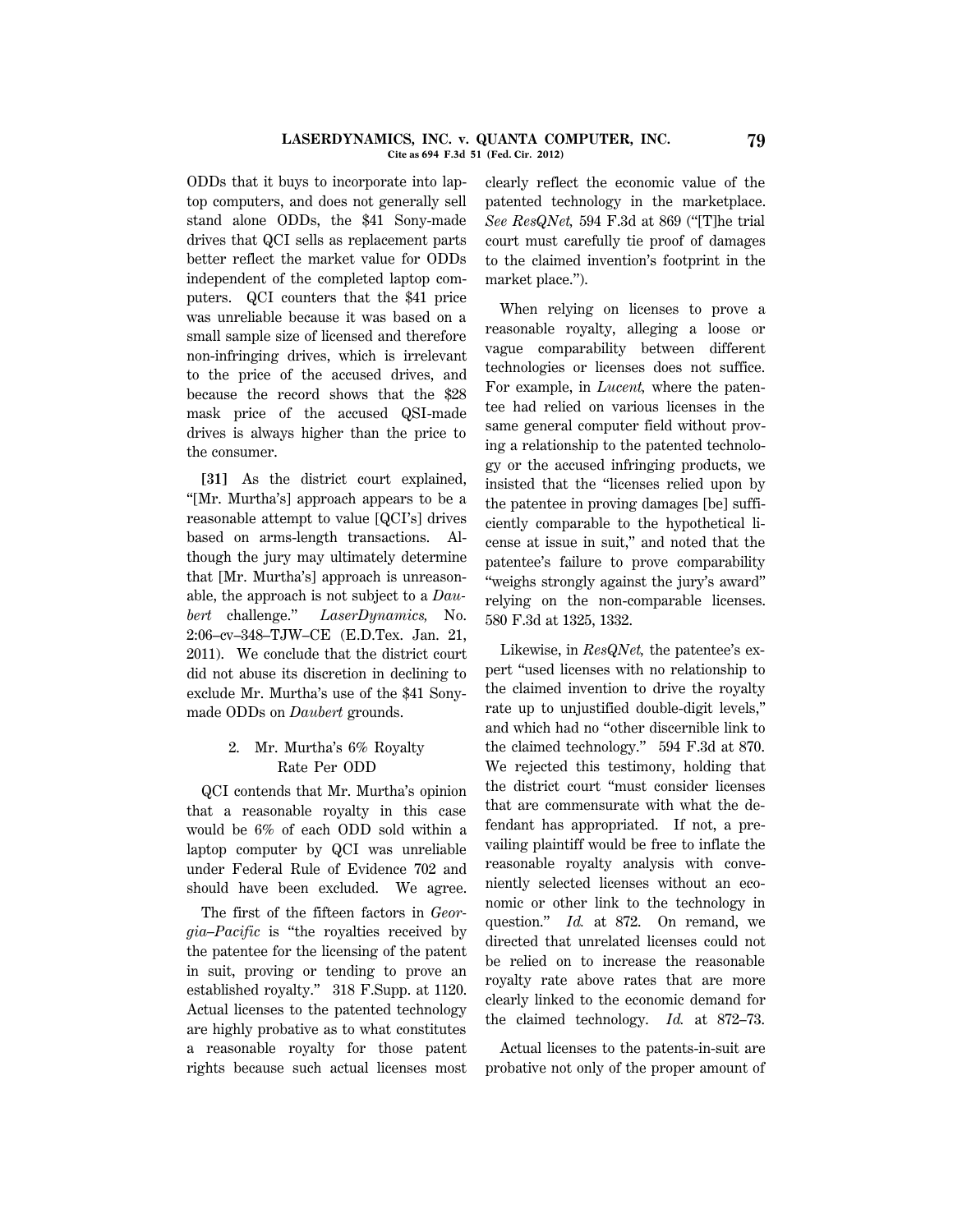a reasonable royalty, but also of the proper form of the royalty structure. In *Wordtech Systems,* the patentee relied on thirteen patent licenses that it previously granted to third parties. 609 F.3d at 1319. We rejected the patentee's reliance on eleven of the thirteen licenses for being in the form of a running royalty (whereas the patentee had sought a lump sum payment) and for including royalty rates far lower than the jury returned. *Id.* at 1320–21. The remaining two licenses, although in the form of lump sums, were also rejected for not describing how the lump sums were calculated or the type and volume of products intended to be covered by the licenses. *Id.* at 1320. We ultimately reversed the \$250,000 verdict and remanded for a new trial on damages because ''the verdict was clearly not supported by the evidence and based only on speculation or guesswork.'' *Id.* at 1319–22 (citation and internal quotation marks omitted).

**[32]** In this case, the district court denied QCI's *Daubert* motion and permitted Mr. Murtha to testify concerning his opinion of a 6% running royalty rate during the second trial. However, the district court insisted that LaserDynamics prove that two DVD-related patent licensing programs and the 1997 Licensing Executives Survey relied on by Mr. Murtha (to the exclusion of the many past licenses for the '981 patent) were sufficiently comparable to the hypothetically negotiated license Mr. Murtha proffered. *LaserDynamics,* 2011 WL 7563818, at \*2–\*4, 2011 U.S. Dist. LEXIS 42590, at \*8–\*11.

The district court correctly recognized that LaserDynamics' reliance on the two DVD-related patent licensing programs and the 1997 Licensing Executives Survey was problematic, but its ruling erroneously permitted continued reliance on this evidence where comparability between it and a hypothetical license to the '981 Patent was absent. The DVD-related patent licensing programs did not involve the '981 Patent, and no evidence shows that it even involves a disc discrimination method. A652. The 1997 licensing survey was even further removed from the patented technology, since it was not even limited to any particular industry, but ''was across whatever technologies were being licensed by the people who responded.'' A653–54. Like the licenses we rejected in *ResQNet,* this licensing evidence relied upon by Mr. Murtha ''simply [has] no place in this case.'' 594 F.3d at 871. Relying on this irrelevant evidence to the exclusion of the many licenses expressly for the '981 Patent served no purpose other than to ''to increase the reasonable royalty rate above rates more clearly linked to the economic demand for the claimed technology.'' *Id.* at 872–73.

Aside from the BenQ settlement agreement discussed above, the licenses to the patents-in-suit were all for lumps sum amounts not exceeding \$1 million. Mr. Murtha's 6% running royalty theory cannot be reconciled with the actual licensing evidence, which is highly probative of the patented invention's economic value in the marketplace, and of the form that a hypothetical license agreement would likely have taken. Although Mr. Murtha conceded that QCI would be aware of Laser-Dynamics' prior licenses in the hypothetical negotiation, he dismissed the probative value of the licenses because they were entered into between 1998 and 2003, before the August 2006 hypothetical negotiation date. Mr. Murtha reasoned that, by 2006, the DVD market was larger and more established such that the value of the patented technology was better appreciated and LaserDynamics had more bargaining power to insist on a running royalty. Thus, in his view, LaserDynamics' past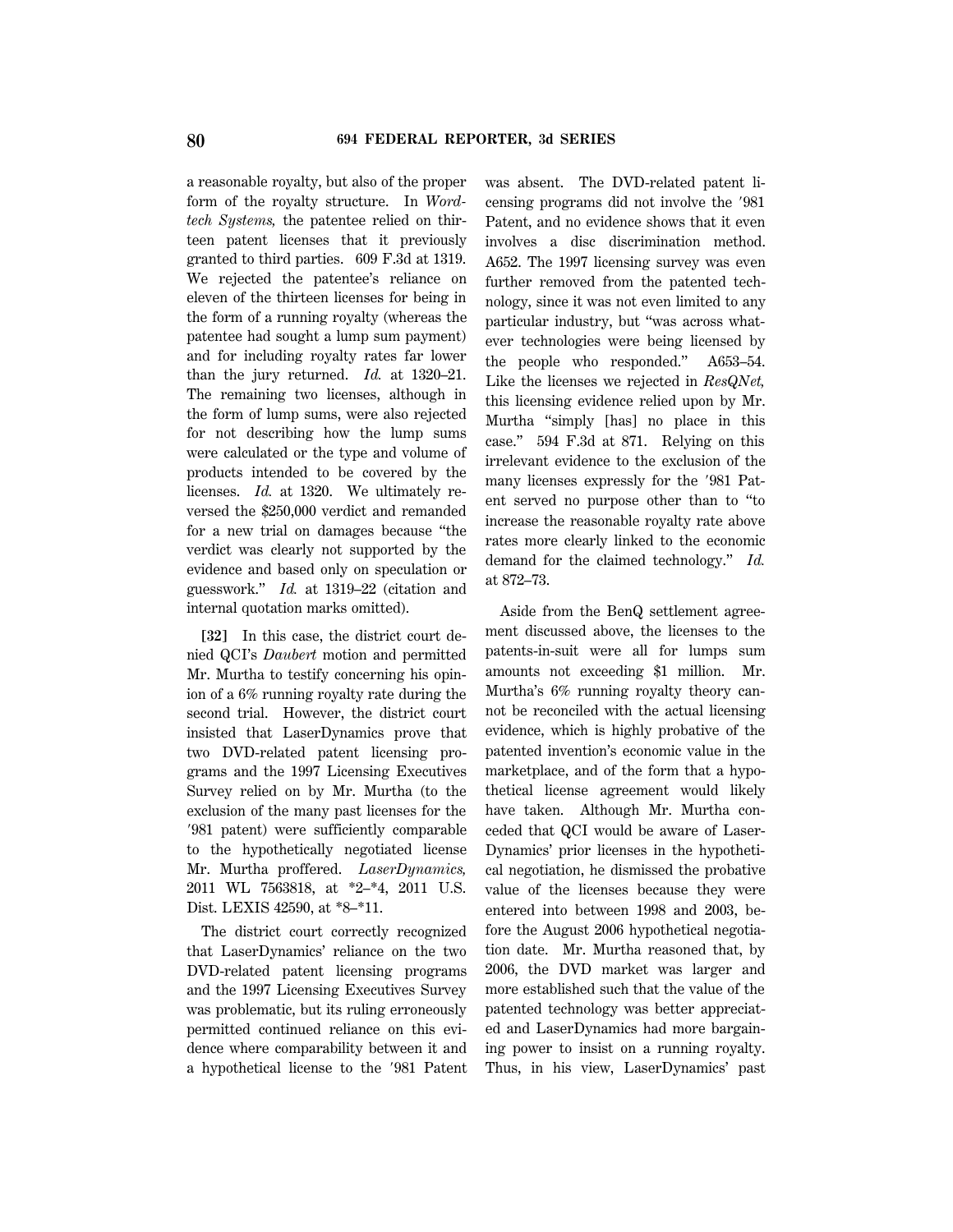licenses could not reflect an appropriate royalty for QCI in 2006.

This reasoning is not supported by the record, however, which undisputedly shows that by around 2000, the DVDs and ODD markets were already experiencing tremendous growth such that by 2003 those markets were highly saturated. *LaserDynamics Br.* at 8–9 (''The landscape for the acceptance of the DVD format began to change in about 2000. In a relatively short time span, from around 2001 to 2002, video rental stores transitioned their entire stock from VHS tapes to DVDs. By 2003, nearly every home had a DVD player, and nearly every computer had a DVD drive.'' (citations omitted)); *QCI Br.* at 64 (''The increase in demand for optical disc drives was fully anticipated by the industry in 2000, before many of the prior license agreements were entered into.''). Most of the early lump sum licenses that were summarily rejected by Mr. Murtha were thus entered into when the value of the patented technology was readily apparent and demand was already projected to greatly increase. The resetting of the hypothetical negotiation date to 2003, the date of first direct infringement induced by QCI's conduct, further undercuts Mr. Murtha's reasoning that the licenses to the  $'981$  patent from the 1997 to 2001 time frame were too early to be probative. That the Licensing Executives Survey relied upon by Mr. Murtha—which has no meaningful ties to the patented technology—was created in 1997 highlights the inconsistency in Mr. Murtha's selective reasoning. Such strained reasoning is unreliable and cannot be used to ignore LaserDynamics' long history of licensing the '981 Patent.

In sum, the 6% royalty rate was untethered from the patented technology at issue and the many licenses thereto and, as such, was arbitrary and speculative. *See* *Uniloc,* 632 F.3d at 1318; *ResQNet,* 594 F.3d at 873. A new trial is required because the jury's verdict was based on an expert opinion that finds no support in the facts in the record. *See Wordtech,* 609 F.3d at 1319–22 (prohibiting jury verdicts to stand if they are ''clearly not supported by the evidence'' or ''based only on speculation or guesswork'' (citation omitted)); *see also Brooke Group Ltd. v. Brown & Williamson Tobacco Corp.,* 509 U.S. 209, 242, 113 S.Ct. 2578, 125 L.Ed.2d 168 (1993) (''When an expert opinion is not supported by sufficient facts to validate it in the eyes of the law, or when indisputable record facts contradict or otherwise render the opinion unreasonable, it cannot support a jury's verdict.''). On remand, LaserDynamics may not again present its 6% running royalty damages theory.

As a final matter, we do not hold that LaserDynamics' past licenses create an absolute ceiling on the amount of damages to which it may be entitled, *see* 35 U.S.C. § 284, or that its history of lump sum licenses precludes LaserDynamics from obtaining damages in the form of a running royalty. Full consideration of all the *Georgia–Pacific* factors might well justify a departure from the amount or even the form of LaserDynamics' past licensing practices, given the appropriate evidence and reasoning.

## IV. Conclusion

For the foregoing reasons, we affirm-inpart and reverse-in-part the district court's judgment. We remand for further proceedings regarding the damages owed by QCI pertaining to the infringing ODDs not purchased by QCI via Philips and Sony/NEC/Optiarc, and for which QCI does not have an implied license to the '981 Patent. On remand, the hypothetical negotiation date shall be set in 2003, the BenQ settlement agreement shall not be